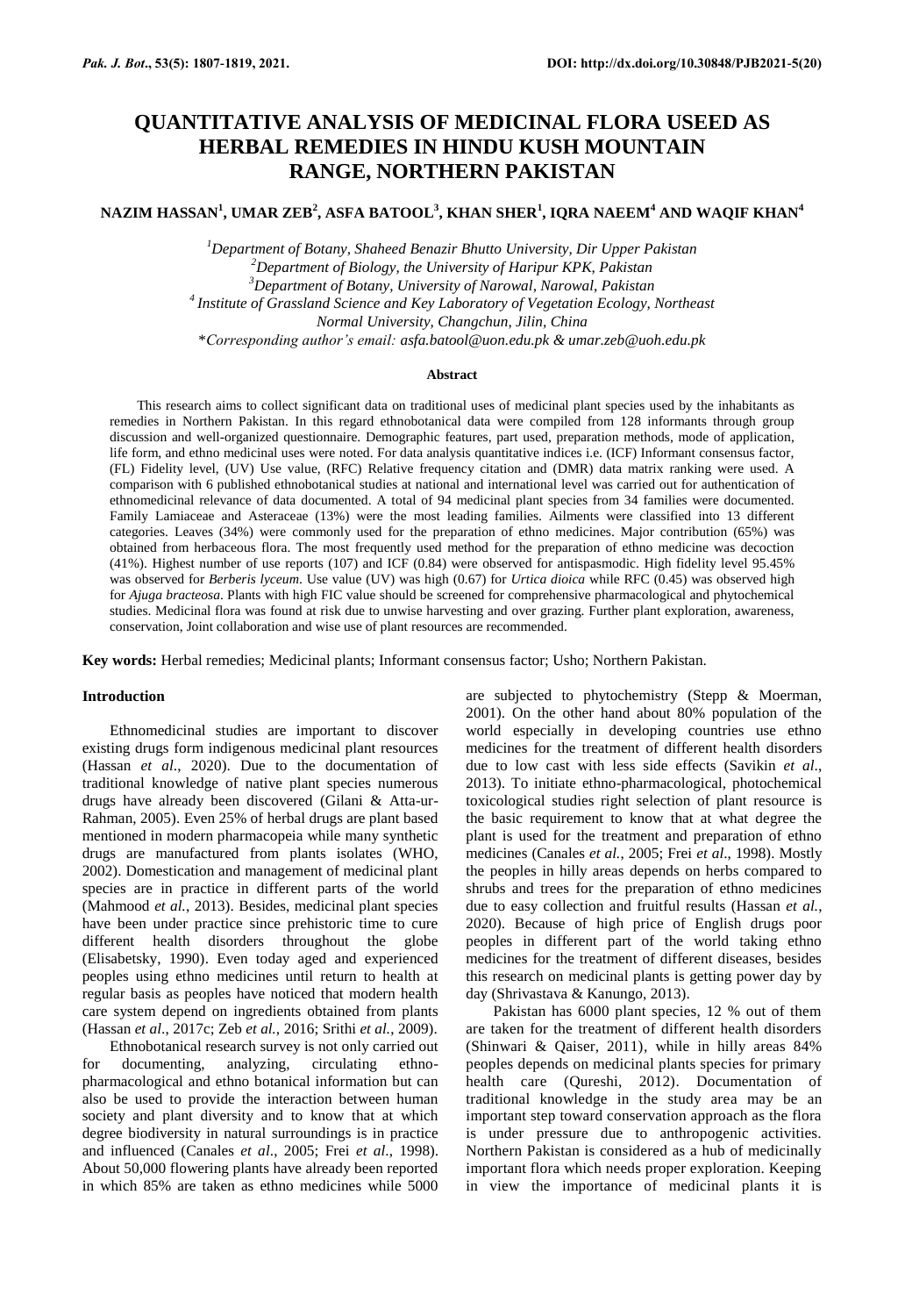calamitous to document quantitative ethno medicinal and traditional knowledge in Northern Pakistan to identify high valued medicinal plant species. Therefore present study was conducted (i) to identify and document traditional knowledge on indigenous plants used as remedy in Usho District Swat at Northern Pakistan, (ii) To compile information that how and how many different health disorders are treated with wild medicinal plant species, (iii) to evaluate data using FIC, FL, DMR, UV and RFC, indices to explore high valued medicinal plant species in the locality.

# **Material and Methods**

**Description of study area:** Usho is a spacious sub-valley of Swat count in Hindu Kush mountain range, coldest part located in the North of District Swat, Khyber Pakhtunkhwa, Pakistan. It is located eight kilometres from Kalam and one hundred twenty-three kilometres from Mingora, at the elevation of 2,300 meter from sea level. The landscape of the area is rocky and sloped with stream beds. It is well known for its gorgeous cloudy and rainy forest. The soil is porous, light sandy, shallow and light to average in texture. The growth period is from April to the end of September. Mostly cultivated crops are wheat, maize, cabbage, turnip and potato. Annual high temperature recorded as  $20^{\circ}$ C in the month of June and lowest as -6°C in January. Heavy rain and snowfall occur in winter resulting in land slide whereas highest rain fall has observed in the month of July and August.

**Ethnobotanical data collection, identification and preservation:** The data were compiled through various protocols like, field trips, well organized questionnaire, group discussions and semi-structured open-ended interviews from April, 2011 to August, 2013 following (Hassan *et al.,* 2020; Yaseen *et al.,* 2020; Martin, 1995). A total of 128 local informants including male (109) and female (19) of the locality in age from 30 to 80 were interviewed in their local language Pushto, in order to get comprehensive information. Beside, information regarding local name, parts used, methods of preparation, mode of utilization, doze taken, folk recipes, and diseases treated with medicinal plant were also collected. The collected medicinal plant species taken by the local inhabitants of the study area were confirmed through international plant name index (http://www.ipni.org), and the plant list (www.theplantlist.org) but for families followed A.P.G. system (Stevens, 2012). Life form wise the plant specimen were grouped into herbs, shrubs and trees, followed (Brown, 1977). The plant specimens were identified through flora of Pakistan and Herbarium Department of Botany at University of Malakand Pakistan. The specimens were deposited to Herbarium Department of Botany at University of Malakand Chakdara Dir (L.) KP, Pakistan for future reference.

**Quantitative analysis of ethnobotanical information:**  The documented ethnobotanical data was analyzed through various quantitative indices like Informant consensus factor, Relative frequency citation (RFC), Use

value (UV), Fidelity level (FL), Consensus Factor (ICF) and Data matrix ranking (DMR). Data was organized into Excel spreadsheet 2007 and concised by graphical statistics like proportions and percentages.

**Informant consensus factor (ICF):** Informant consensus factor is used to document consensus of knowledge on the practical usage of medicinal plant species for a specific ailment (Canales *et al.*, 2005). The Informant consensus factor value ranges from 0 to 1. The ICF value will be high if a plant species taken for the treatment of number of different ailments reported by large number of informants, while low informant consensus factor value means that the inhabitants had a poor knowledge about that plant species or the selection was random (Heinrich *et al*., 1998; Kloutsos *et al.*, 2001; Teklehaymanot, 2009).

The ICF value calculated by the formula followed (Tabuti *et al*., 2003; Trotter & Logan, 1986).

$$
ICF = \frac{nur - nt}{nur - 1}
$$

where "nur" indicates the total number of use reports for each disease category and "nt" indicates the number of species used in that category.

**Use value (UV):** Use value (UV) shows the relative importance on usages of medicinal plant species.

UV will be consider high if the value is near to 1 which shows many use reports for a given plant species and importance of plant species among informants while low UV will be near to 0 which shows few use reports for a given specie (Phillips *et al.*, 1994; Savikin *et al*., 2013). Use value (UV) cab be calculated by the formula:

$$
UV = \frac{U}{n}
$$

where "UV" is the relative importance on uses of medicinal plant species and "U" is the number of uses recoded for that specific plant species and "n" is the number of informants reported plant species.

**Relative frequency of citation (RFC):** Relative frequency of citation (RFC) suggests the local importance of each plant species in the locality (Vitalini *et al*., 2013). High RFC value shows the rank of specie among all informants. The RFC value may be 1 if informants report the particular plant species as important and will be 0 if nobody specify the use of plant species (Medeiros *et al.*, 2012). RFC was calculated using the formula followed (Tardio & Pardo-de-Santayana, 2008).

$$
RFC = \frac{FC}{N}(0 \le RFC \le 1)
$$

where FC is informants' number who reported the use of medicinal plant species and N is the total number of informants who took part in the survey conduction.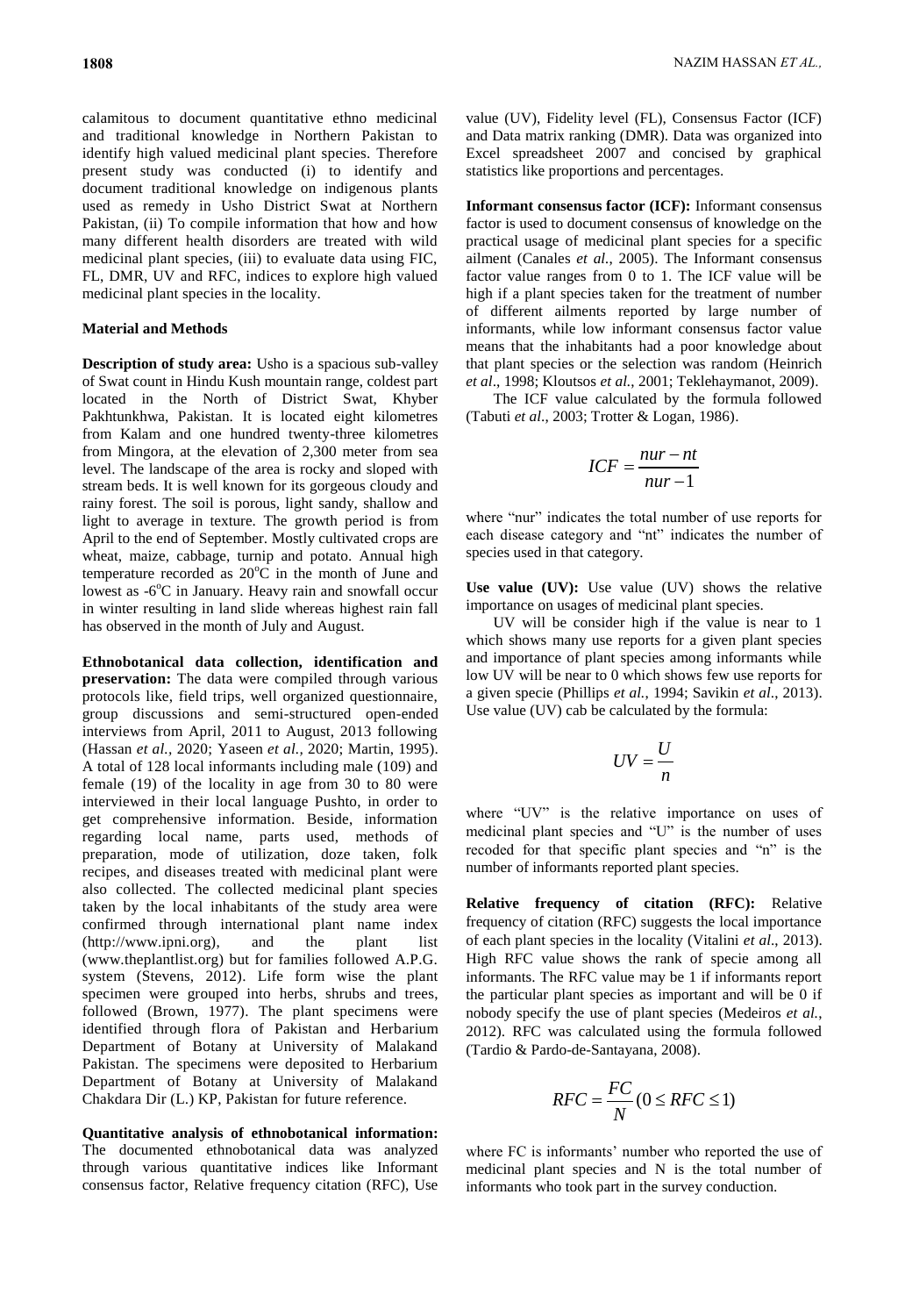**Table 1. Demographic data of informants in Usho (District Swat) Northern Pakistan.**

| Gender                    | <b>Density</b> | % Contribution |
|---------------------------|----------------|----------------|
| Male                      | 109            | 85.16          |
| Female                    | 19             | 14.84          |
| Age classes               |                |                |
| $30 - 35$                 | 11             | 8.59           |
| 35-40                     | 6              | 4.69           |
| 40-45                     | 10             | 7.81           |
| $45 - 50$                 | 13             | 10.16          |
| 50-55                     | 18             | 14.06          |
| 55-60                     | 17             | 13.28          |
| $60 - 65$                 | 20             | 15.63          |
| 65-80                     | 33             | 25.78          |
| <b>Literacy level</b>     |                |                |
| Illiterate                | 51             | 39.84          |
| Primary                   | 20             | 15.63          |
| Middle                    | 22             | 17.19          |
| Secondary                 | 17             | 13.28          |
| <b>Higher Secondary</b>   | 13             | 10.16          |
| Graduate                  | 5              | 3.91           |
| <b>Professional level</b> |                |                |
| House wives               | 19             | 14.84          |
| Teacher                   | 17             | 13.28          |
| Shopkeepers               | 27             | 21.09          |
| Farmers                   | 43             | 33.59          |
| Labors                    | 14             | 10.94          |
| Hakeem and nomads         | 8              | 6.25           |

**Fidelity level (FL):** The Fidelity level (FL) is used to choose best fit medicinal plant species for the treatment of a particular disease (Musa *et al.*, 2011). The high value of FL indicates the importance of a particular plant species as compared to other plant species to cure specific disease because high value declares the high frequency of plant uses against a specific disease. On the other hand, low value shows the use of plant species for different medicinal purposes with low frequency usage against a particular disease. Fidelity level may be calculated by the formula (Friedman *et al.*, 1986).

$$
FL = \frac{Ip}{Iu} x100
$$

where Ip is the number of informants mentioned the use of plant species for a specific disease category and Iu is the number of informants cited the use of that particular plant species for any other disease category.

**Direct matrix ranking (DMR):** Direct Matrix Ranking (DMR) in order to rank medicinal plant species DMR was carried out. DMR can be used to compare the used plant diversity of given plant based on data collected from respondents (Cotton, 1996; Martin, 1995). A total of 12 knowledgeable and experienced informants were chosen for DMR data collection. Informants were allowed to give rank to medicinal plant species like  $(5 = best, 4 = very)$ good,  $3 = \text{good}$ ,  $2 = \text{less used}$ ,  $1 = \text{least used}$ , and  $0 = \text{not}$ used) to each plant species. The average scores given to each plant species was summed up and ranked.

# **Results and Discussions**

**Demographic data:** A total of 128 informants were interviewed for data collection, out of which eight were traditional healers and the rest were the local inhabitants of the area including only Kohistani Pashtoon. Mostly the informants were male 109 (85.16%) while female were 19 (14.84%). The number of male was high as compared to female which was due to male are considered more responsible as compared to female in Pashtoon society. Age wise, informants were classified into eight major categories. Mostly the informants were between the majority of informants were between 65-80 years (25.78%) and 60-65 years (13.28%). Majority of informants (39.84%) were illiterates. The illiterate informants (39.84%) were observed the most knowledgeable informants while educated peoples also played a vital role in data collection. Among eight traditional healers, five had a good experience from 8–13 years (6.25%) (Table 1).

**Taxonomic classification:** A total of 94 medicinal plant species from 34 families were studied and documented (Table 2). Interviewed plant species were angiosperms, gymnosperms (5%), pteridophytes (1%), monocotyledonous (7%) and dicotyledonous (87%). Family Lamiacea (13%) and Asteraceae (13%) with 13 plant species each were the most leading families, followed by Rosaceae with 10 plant species (11%), Polygonaceae with 5 species (6%), Brassicaceae, Pinaceae, Solanaceae with 4 species each (5%), Amaranthaceae, Berberidaceae, Caryophyllaceae, Ranunculaceae with 3 species each (3%), Convolvulaceae, Euphorbiaceae, Urticaceae with 2 species (2%) while other families contribute only one species. The large number of medicinal plant species were reported from family Asteraceae is in agreement with study from other localities at national level (Bibi *et al*., 2014), Lamiaceae (Hassan *et al*., 2017a) and at international level with (Dei Cas *et al.*, 2015). It might be due to plant species wide distribution and their traditional uses which are under practice in many parts of the word from family Asteraceae (Umair *et al.*, 2017) and Lamiaceae (Dei Cas *et al.*, 2015) to cure different health disorders with fruitful outcomes. Out of total reported medicinal plant species habit wise major contribution (65%) obtained from herbaceous flora, which is in agreement with (Ahmad *et al.*, 2014) who report (58%) herbaceous plant species used by the inhabitants of Chail walley district Swat, Pakistan for the preparation of ethno medicine. Further shrubs contribute (27%) and herbs (8%) (Fig. 3). Our findings are in agreement with previous studies (Akhtar *et al.*, 2013; Rehman *et al.*, 2017). The logic behind high usage percentage of herbs was due to their easy availability (Sanz-Biset *et al.*, 2009; Uniyal *et al*., 2006) efficacy, collection, easily digestible and the presence of pharmacologically active constituents (Hassan *et al*., 2017c; Khan *et al*., 2014), easiness in herbal medicines preparation (Lulekal *et al*., 2013).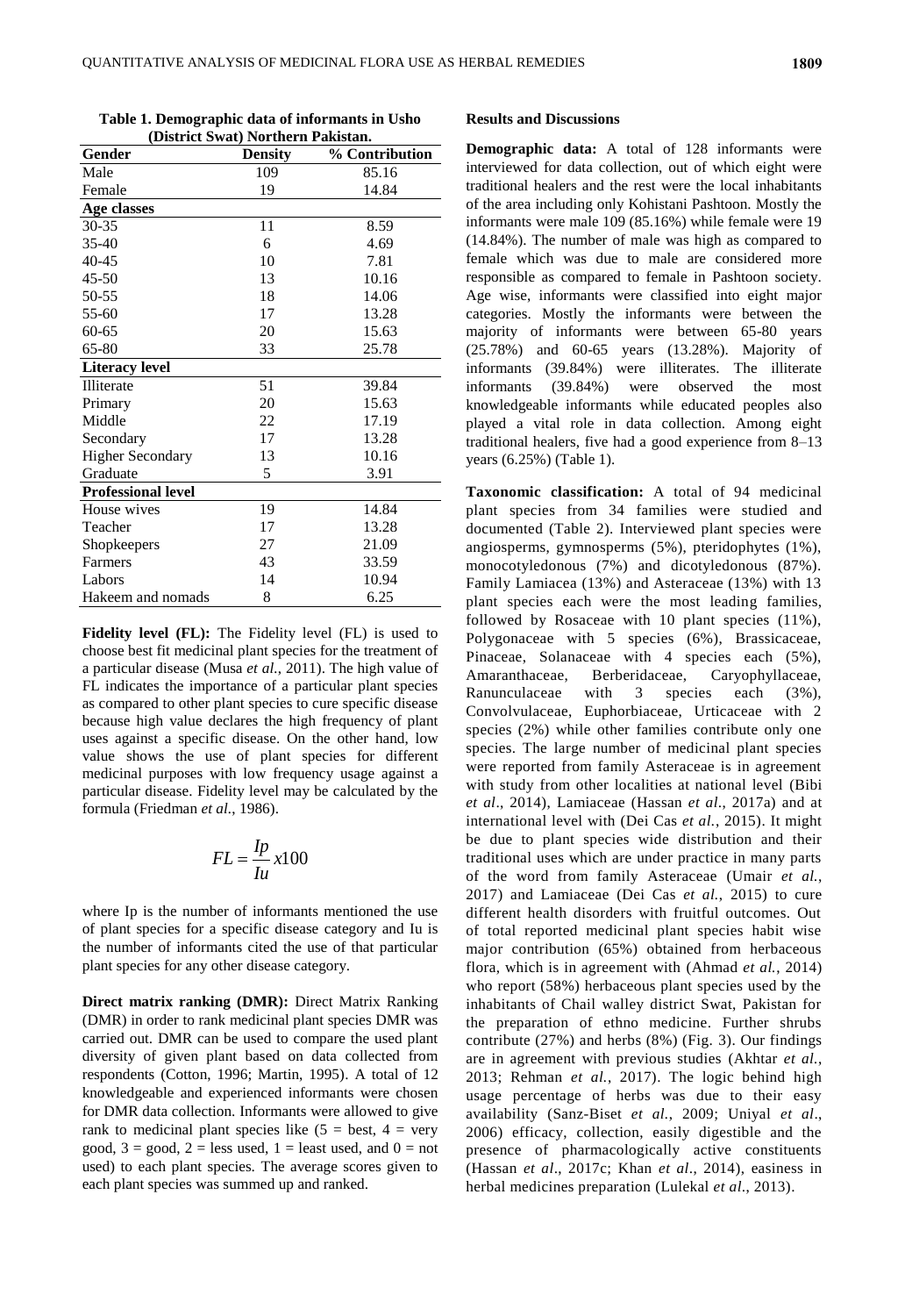|                                                          |                         |       |                       | Table 2. Ethnomedicinal plant species of Usho Valley, District Swat, Northern, Pakistan.       |                                                                                     |                                         |                 |           |                  |                          |                                                                                                                 |
|----------------------------------------------------------|-------------------------|-------|-----------------------|------------------------------------------------------------------------------------------------|-------------------------------------------------------------------------------------|-----------------------------------------|-----------------|-----------|------------------|--------------------------|-----------------------------------------------------------------------------------------------------------------|
| Botanical name/Family/V. No.                             | L. name                 | Habit | Part use              | Therapeutic uses                                                                               | Herbal formulation                                                                  | Route                                   | P               | RFC       | ₿                | $\mathbb{B}$             | Previous studies                                                                                                |
| Abies Pindrow R. Pinaceae<br>H.UOM.BG.503                | achar                   | tree  | root                  | h, bronchitis, fever, tooth ache<br>cough                                                      | and<br>root is boiled in water with sugar<br>decoction is made                      | oral                                    | 13              | $_{0.10}$ | 0.31             | 4                        | ■,2■,3■,4■,5▲,6■                                                                                                |
| Achillea millefolium L. Asteraceae<br>H.UOM.BG.504       | jaraj                   | herb  | leaves                | stomach ache                                                                                   | in water and filter<br>are boiled<br>through cloth<br>leaves                        | oral                                    | $\overline{19}$ | 0.15      | 0.05             |                          | l∎,2■,3■,4■,5■,6■                                                                                               |
| Achyranthes aspera L. Amaranthaceae<br>H.UOM.BG.505      | buchkanda               | herb  | whole plant toothache | problems,<br>diarrhea, insect bite, asthma, cough<br>digestive<br>and                          | bloody leaves and roots are crushed and boil in<br>water                            | oral                                    | $\frac{1}{4}$   | 0.32      | 0.15             | 9                        | $1\bullet$ ,2 $\blacktriangle$ ,3 $\blacksquare$ ,4 $\blacktriangle$ ,5 $\blacksquare$ ,6 $\bullet$             |
| Ajuga bracteosa W. Lamiaceae<br>H.UOM.BG.506             | buti                    | herb  | aerial parts          | pimples, measles, stomach acidity, internal colic<br>Headache,<br>jaundice,<br>pox.<br>chicken | diuretic, Juice of fresh aerial parts is taken orally<br>before breakfast           | oral                                    | 57              | 0.45      | 0.14             | ${}^{\circ}$             | $1 = 2 \mathbf{A}$ , $3 = 4 = 5 \mathbf{m}$ , $6 =$                                                             |
| Ajuga parviflora B. Lamiaceae<br>H.UOM.BG.507            | sraboti                 | herb  | leaves                | constipation, hepatitis, fever, treating tonsillitis                                           | leaf paste is used orally                                                           | oral                                    | 37              | 0.29      | $\overline{0}$ . | 4                        | 1∎,2∎,3∎,4∎,5∎,6∎                                                                                               |
| Allium cepa L. Amaryllidaceae<br>H.UOM.BG.508            | ogakai                  | herb  | duid                  | ra, indigestion, diarrehea, eruption, boils<br>choler                                          | bulb extract is mixxed with honey                                                   | <b>Tal</b>                              | $\Omega$        | 0.16      | 0.25             | 5                        | $1$ =,2 =,3 A ,4 =,5 =,6 =                                                                                      |
| Allium griffthianum B. Amaryllidaceae<br>H.UOM.BG.509    | gandechar               | herb  | dud                   | wounds pain                                                                                    | bulbs are washed and applied directly<br>on wounds                                  | dermal                                  | 13              | 0.10      | 0.08             |                          | 1∎,2■,3■,4■,5■,6■                                                                                               |
| Allium humile K. Amaryllidaceae<br>H.UOM.BG.510          | Pyaz                    | herb  | Leaves                | indigestion                                                                                    | ď<br>with the roots<br>Saussurea and purified<br>mixed<br>dried leaves              | oral                                    | $\equiv$        | 0.08      | 0.10             |                          | $1 = 2 = 3 = 4 = 5 = 6$                                                                                         |
| Amaryllidaceae<br>Allium sativum L.<br>H.UOM.BG.511      | oga                     | herb  | dlud                  | ear pain                                                                                       | fried bulbs put in mustard oil, drops are<br>applied on infected ear                | drop<br>$\mathop{\mathrm{Eu}}\nolimits$ | $\overline{21}$ | 0.16      | 0.05             |                          | $\blacksquare$ ,2 $\blacksquare$ ,3 $\blacktriangle$ ,4 $\blacksquare$ ,5 $\blacksquare$ ,6 $\blacksquare$      |
| Alnus nitida S. Betulaceae<br>H.UOM.BG.512               | Gheray                  | tree  | leaves                | infection<br>sores,                                                                            | dried leaves mildly fried in the edible<br>oil to make a poultice                   | dermal                                  | $\overline{17}$ | 0.13      | 0.12             | $\mathbf{c}$             | 1∎,2∎,3∎,4∎,5∎,6∎                                                                                               |
| Artemisia persica B. Asteraceae<br>H.UOM.BG.513          | jawkay                  | herb  | leaves a              | diseases<br>blood                                                                              | leaves and flowers are boiles in water<br>and decotion is made                      | oral                                    | 27              | 0.21      | 0.04             |                          | $\blacksquare$ ,2 $\bullet$ ,3 $\blacktriangle$ ,4 $\blacksquare$ ,5 $\blacksquare$ ,6 $\blacksquare$           |
| Artemisia vulgaris L. Asteraceae<br>H.UOM.BG.514         | tharkha                 | shrub | leaves                | malaria, fever, skin diseases                                                                  | juice of fresh leaves mixed with brown<br>suger and given orally                    | oral                                    | $\overline{c}$  | 0.16      | 0.14             | 3                        | $1 = 2 = 3 = 4 = 5 = 6$                                                                                         |
| Berberis lycium R. Berberidaceae<br>H.UOM.BG.515         | kwaray                  | shrub | bark                  | woundes,<br>diabetes,<br>scabies,<br>pimples,<br>purifier                                      | and<br>in water<br>extract is taken early morning<br>blood crushed bark is soaked   | oral                                    | 54              | 0.42      | 0.09             | 5                        | $\blacksquare$ ,2 $\blacktriangle$ ,3 $\blacksquare$ ,4 $\blacksquare$ ,5 $\bullet$ ,6 $\blacksquare$           |
| Berberis pseudumbellata P. Berberidaceae<br>H.UOM.BG.516 | thor kwaray             | shrub | $_{\rm root}$         | backache, jaundice, fever                                                                      | Powder of roots bark is used, fruit as a<br>tonic                                   | oral                                    | 51              | 0.40      | 0.06             | $\epsilon$               | $1 = 2 = 3 = 4 = 5 = 6$                                                                                         |
| Berberis vulgaris L. Berberidaceae<br>H.UOM.BG.517       | kwaray                  | shrub | whole plant           | diarrhea,<br>colic,<br>jaundice, internal wounds<br>intestinal<br>Stomachic,                   | $,$ the<br>piles, the root bark is dried and grinded<br>powder is mixed in water    | oral                                    | $\overline{51}$ | 0.40      | 0.12             | $\circ$                  | $1 = 2 = 3 = 4 = 5 = 6$                                                                                         |
| Bergenia stracheyi H.T Saxifragaceae<br>H.UOM.BG.518     | katpana                 | herb  | thizome               | ulcer,<br>pus discharge,<br>healing, dysentry and piles<br>Muscular pain,                      | wound dried rhizome powder is taken orally<br>with milk                             | oral                                    | 26              | 0.20      | 0.23             | 9                        | $1$ =,2 $\triangle$ ,3=,4=,5=,6=                                                                                |
| Bistorta affinis D. Polygonaceae<br>H.UOM.BG.519         | anjabar                 | herb  | thizome               | body pains, muscle contraction<br>fever,                                                       | Powders prepared from rhizome taken<br>with milk                                    | σal                                     | 47              | 0.37      | 0.06             | $\epsilon$               | 1∎,2●,3∎,4∎,5∎,6∎                                                                                               |
| Buddleja crispa B. Scrophullariaceae<br>H.UOM.BG.520     | spair boti              | shrub | leaves                | excessive tearing,<br>hepatitis, fever                                                         | pain killer, inflammatory, decoction of the leaves and flower is<br>used            | oral                                    | 12              | 0.09      | 0.42             | 5                        | $1 \blacksquare$ , $2 \blacksquare$ , $3 \blacksquare$ , $4 \blacksquare$ , $5 \blacksquare$ , $6 \blacksquare$ |
| Buxus sempervirens L. Buxaceae<br>H.UOM.BG.521           | Shamshad                | shrub | leaves                | toothache                                                                                      | leaves are boiled with pepper coms in<br>water                                      | oral                                    | ç               | 0.07      | $\overline{0}$   | $\overline{ }$           | 1∎,2∎,3∎,4∎,5∎,6∎                                                                                               |
| Calendula arvensis M. Asteraceae<br>H.UOM.BG.522         | zyar gulay              | herb  | leaves                | wounds                                                                                         | crushed leaves are topically applied on<br>wounds                                   | dermal                                  | ${}^{\circ}$    | 0.06      | 0.13             | $\overline{\phantom{0}}$ | $1 \blacksquare$ , $2 \blacksquare$ , $3 \blacksquare$ , $4 \blacksquare$ , $5 \blacksquare$ , $6 \blacksquare$ |
| Calendula officinalis L. Asteraceae<br>H.UOM.BG.523      | $\operatorname{ashraf}$ | herb  | roots                 | wound healing, fever, stomach ache                                                             | root is crushed to make paste                                                       | dermal                                  | $\equiv$        | 0.09      | 0.27             | $\epsilon$               | $1 = 2 = 3 = 4 = 5 = 6$                                                                                         |
| Caltha alba C. Asteraceae<br>H.UOM.BG.524                | makanpath               | herb  | roots                 | digestive problems and mouth smell                                                             | roots infusion are used                                                             | oral                                    | 15              | 0.12      | 0.13             | $\mathbf{c}$             | $1 = 2 = 3 = 4 = 5 = 6$                                                                                         |
| Cannabaceae<br>Cannabis sativa L.<br>H.UOM.BG.525        | bhang                   | herb  | leaves                | sedati<br>killer                                                                               | ive, lever and stomach inflammations, pain fresh leaves extract is taken with sugar | σal                                     | 43              | 0.34      | 0.09             | 4                        | 1●,2■,3■,4■,5●,6■                                                                                               |
| Capsella bursa pastoris L. Brassicaceae<br>H.UOM.BG.526  | bambesa                 | herb  | leaves                | menstrual disorder                                                                             | fresh leaves are boiled in water with<br>salt                                       | oral                                    | $\approx$       | 0.08      | 0.10             |                          | $1 = 2 = 3 = 4 = 5 \blacktriangle$ ,6                                                                           |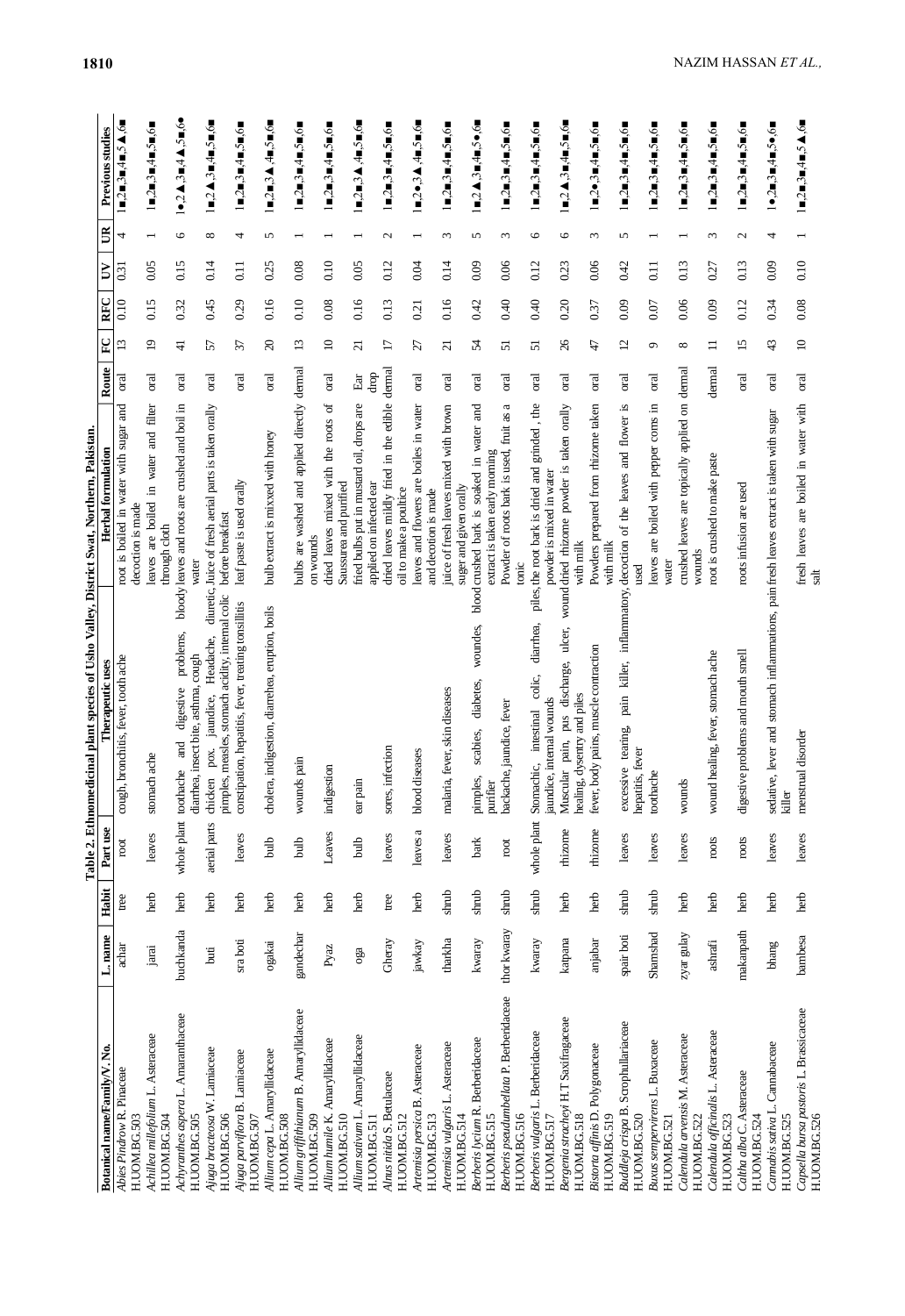|                                                        |             |                 |                     | Table 2. (Cont'd.).                                                                                                           |                                                                                          |           |                 |                  |      |                   |                                                                                                                 |
|--------------------------------------------------------|-------------|-----------------|---------------------|-------------------------------------------------------------------------------------------------------------------------------|------------------------------------------------------------------------------------------|-----------|-----------------|------------------|------|-------------------|-----------------------------------------------------------------------------------------------------------------|
| Botanical name/Family/V. No.                           | L. name     | Habit           | Part use            | Therapeutic uses                                                                                                              | Herbal formulation                                                                       | Route     | $\mathbf{F}$    | RFC              | Š    | $\mathbb{B}$      | Previous studies                                                                                                |
| Chenopodium album L. Amaranthaceae.<br>H.UOM.BG.52     | sarmay      | herb            | leaves              | constipation, intestinal worms                                                                                                | fresh leaves are cooked as a vegetable                                                   | oral      | $\Omega$        | 0.16             | 0.10 | $\mathcal{L}$     | 1●,2■,3■,4■,5●,6■                                                                                               |
| Chenopodium botrys L. Amaranthaceae                    | skha        | herb            | aerial parts        | carminative<br>constipation,<br>diuretic,                                                                                     | are<br>extracts<br>liquid<br>$\overline{a}$<br>and infusions<br>and eaten                | oral      | $\overline{c}$  | 0.16             | 0.19 | 4                 | $1 = 2 = 3 = 4 = 5 \bullet 6 =$                                                                                 |
| H.UOM.BG.528                                           | kharawa     |                 |                     | hoic<br>antidiard                                                                                                             | prepared                                                                                 |           |                 |                  |      |                   |                                                                                                                 |
| Chrysanthemum griffthii C. Asteraceae<br>H.UOM.BG.529  | guli dawodi | herb            | flower              | menstrual cycles,<br>Irregular                                                                                                | and<br>water<br>급.<br>decoction is prepared<br>boiled<br>are<br>flower                   | oral      | $18\,$          | 0.14             | 0.06 |                   | 1∎,2∎,3∎,4∎,5∎,6∎                                                                                               |
| Cichorium intybus L. Asteraceae<br>H.UOM.BG.530        | Han         | herb            | leaves              | complaints,<br>gas trouble, antiasthmatic<br>hepatic<br>anti-inflammatory,<br>jaundice                                        | fever, decoction of leaves and sugar is taken                                            | oral      | $\frac{8}{3}$   | 0.38             | 0.13 | $\circ$           | $1 = 2 = 3 = 4 = 5 = 6$                                                                                         |
| Cirsium falconeri H. Asteraceae<br>H.UOM.BG.531        | ghana       | herb            | roots               | arthritis                                                                                                                     | raw roots crushed to prepare paste                                                       | dermal    | $\overline{c}$  | 0.09             | 0.08 |                   | $1\,\mathbf{A}$ ,2m,3m,4m,5m,6m                                                                                 |
| Clematis grata W. Ranunculaceae<br>H.UOM.BG.532        | Zeelai      | shrub           | leaves              | boils                                                                                                                         | fresh leaves paste are applied on boils                                                  | dermal    | $\supseteq$     | 0.08             | 0.10 |                   | 1■2■3■4■5■6■                                                                                                    |
| Convolvulus arvensis L. Convolvulaceae<br>H.UOM.BG.533 | prewatkai   | herb            | leaves              | constipation, intestinal worms, purgative,                                                                                    | fresh plant extract mixed with sugar                                                     | oral      | $\sigma$        | 0.07             | 0.33 | 3                 | $\blacktriangle$ ,2 $\blacksquare$ ,3 $\blacksquare$ ,4 $\blacksquare$ ,5 $\blacksquare$ ,6 $\blacktriangle$    |
| Cotoneaster microphyllus W. Rosaceae<br>H.UOM.BG.534   | Mamanrha    | shrub           | fruits              | cuts, wounds, astringent                                                                                                      | Fruits paste with mustard oil is applied<br>on the skin                                  | $d$ ermal | 36              | 0.28             | 0.08 | 3                 | $1 = 2 = 3 = 4 = 5 \blacktriangle$ ,6                                                                           |
| Dactylorhiza hatagirea D. Orchidaceae<br>H.UOM.BG.535  | jabagai     | herb            | tubers              | sex stimulant and, nerve tonic.                                                                                               | tubers are grinded well to make powder                                                   | oral      | 33              | 0.26             | 0.06 | $\mathbf 2$       | $1 = 2 = 3 = 4 = 5 \blacktriangle$ ,6                                                                           |
| Daphne mucronata R. Thymelaeaceae<br>H.UOM.BG.536      | leghonay    | sh <sub>1</sub> | whole plant         | swellings,<br>pain,<br>abdominal<br>wounds,                                                                                   | Gastrointestinal, infusion of leaves is prepared                                         | oral      | $\Xi$           | 0.15             | 0.21 | 4                 | l■2■3■4■5▲,6■                                                                                                   |
| Debregeasia saeneb F. Urticaceae<br>H.UOM.BG.537       | ajlai       | shrub           | whole plant         | diarrhoea                                                                                                                     | fresh plant paste mixed with curd                                                        | oral      | 23              | 0.18             | 0.04 |                   | 1∎,2∎,3∎,4∎,5∎,6∎                                                                                               |
| Delphinium denudatum W. Ranunculac<br>H.UOM.BG.538     | lajward     | herb            | rhizorne            | cough and fever                                                                                                               | int <sub>0</sub><br>grinded<br>powder then taken with water<br>ad<br>dried<br>thizome is | oral      | $\vec{a}$       | $\overline{0}$ . | 0.14 | $\mathcal{L}$     | 1∎,2∎,3∎,4∎,5∎,6∎                                                                                               |
| Duchesnea indica J. Rosaceae<br>H.UOM.BG.539           | zmaki tooth | herb            | fruit               | liarrhea.<br>bloody d                                                                                                         | fruit paste is used with milk                                                            | oral      | $\overline{ }$  | 0.05             | 0.14 |                   | $l = 2 \mathbf{A}$ ,3e,4e,5e,6e                                                                                 |
| Ephedra gerardiana W. Ephedraceae<br>H.UOM.BG.540      | Somani      | herb            | whole plant asthma, | $\sigma$<br>relaxation<br>astringent,<br>muscles.                                                                             | bronchial powder of crushed plant and sometime<br>its tea is used                        | oral      | 55              | 0.43             | 0.05 | $\epsilon$        | $1 = 2 = 3 = 4 = 5 = 6$                                                                                         |
| Epilobium hirstum L. Onagraceae<br>H.UOM.BG.541        | sordengai   | herb            | aerial parts        | inflammations, joint pains and skin allergies                                                                                 | aerial parts are dried and grinded into dermal<br>powder                                 |           | $\overline{18}$ | 0.14             | 0.17 | $\epsilon$        | l■,2■,3■,4■,5■,6■                                                                                               |
| Equisetaceae<br>Equisetum debile R.<br>H.UOM.BG.542    | Bandakay    | herb            |                     | Aerial parts bone strengthening, hairs and nail development powder prepare from aerial parts are<br>and weakness caused by TB | used                                                                                     | dermal    | $\overline{19}$ | 0.15             | 0.16 | 3                 | $1 = 2 = 3 = 4 = 5 \blacktriangle$ ,6                                                                           |
| Erigeron canadensis L. Asteraceae<br>H.UOM.BG.543      |             | herb            | whole plant         | dysentery<br>diarrhea,                                                                                                        | plant extract is taken                                                                   | oral      | 15              | 0.12             | 0.13 | $\mathbf{c}$      | l∎,2∎,3∎,4∎,5∎,6∎                                                                                               |
| Eruca sativa M. Brassicaceae<br>H.UOM.BG.544           | salad       | herb            | seeds               | Bleeding piles. ear pain,                                                                                                     | seeds is taken orally with water, warm dermal<br>oil are used to relieve ear pain        |           | 27              | 0.21             | 0.07 | $\mathbf{c}$      | $1 = 2 = 3 = 4 = 5 = 6$                                                                                         |
| Euphorbia helioscopia L. Euphorbiaceae<br>H.UOM.BG.545 | mandano     | herb            | seeds               | skin eruption, Anthelminthic, Constipation,                                                                                   | applied on dermal<br>roasted with additives and<br>skin                                  |           | $\overline{c}$  | 0.09             | 0.25 | $\epsilon$        | $\blacktriangle$ ,2=,3=,4=,5 $\blacktriangle$ ,6=                                                               |
| Euphorbia wallichii H. Euphorbiaceae<br>H.UOM.BG.546   | arghamala   | herb            | Latex               | skin diseases<br>wounds,                                                                                                      | stem latex is applied over skin                                                          | dermal    | $\Xi$           | 0.08             | 0.20 | $\mathcal{L}$     | $1 = 2 = 3 = 4 = 5 = 6$                                                                                         |
| Ficus carica L. Moraceae<br>H.UOM.BG.547               | ainzar      | tree            |                     | whole plant boils, laxative                                                                                                   | paste of the plant mixed with milk is dermal<br>eaten and applied on skin                |           | 39              | 0.30             | 0.05 | $\mathbf{\Omega}$ | l∎,2∎,3∎,4∎,5●,6∎                                                                                               |
| Rosaceae<br>Fragaria indica A.<br>H.UOM.BG.548         | tuth        | herb            |                     | ulcers, menstruation problems, tonic<br>whole plant stomach                                                                   | are<br>fruit mixed with Berberis, leaves<br>used to make tea                             | oral      | $\circ$         | 0.07             | 0.33 | $\omega$          | $1$ =,2 $\blacktriangle$ ,3=,4=,5 $\blacktriangle$ ,6=                                                          |
| Rosaceae<br>Fragaria vesca L.<br>H.UOM.BG.549          | Ħ           | herb            | fruits              | and sexual diseases<br>diabetes                                                                                               | fruit juice juice with milk are used                                                     | oral      | $\Xi$           | 0.09             | 0.18 | $\mathbf{\Omega}$ | $\blacksquare$ ,2 $\blacksquare$ ,3 $\blacksquare$ ,4 $\blacksquare$ ,5 $\blacksquare$ ,6 $\blacksquare$        |
| Gynnosporia royleana W. Celastraceae<br>H.UOM.BG.550   | Sur Azghay  | shrub           | seed                | colic, dysentery, diarrhea in children                                                                                        | seeds are boiled with water, sugar or<br>salt                                            | oral      | $\infty$        | 0.23             | 0.10 | $\epsilon$        | $1 \blacksquare$ , $2 \blacksquare$ , $3 \blacksquare$ , $4 \blacksquare$ , $5 \blacksquare$ , $6 \blacksquare$ |

H.UOM.BG.550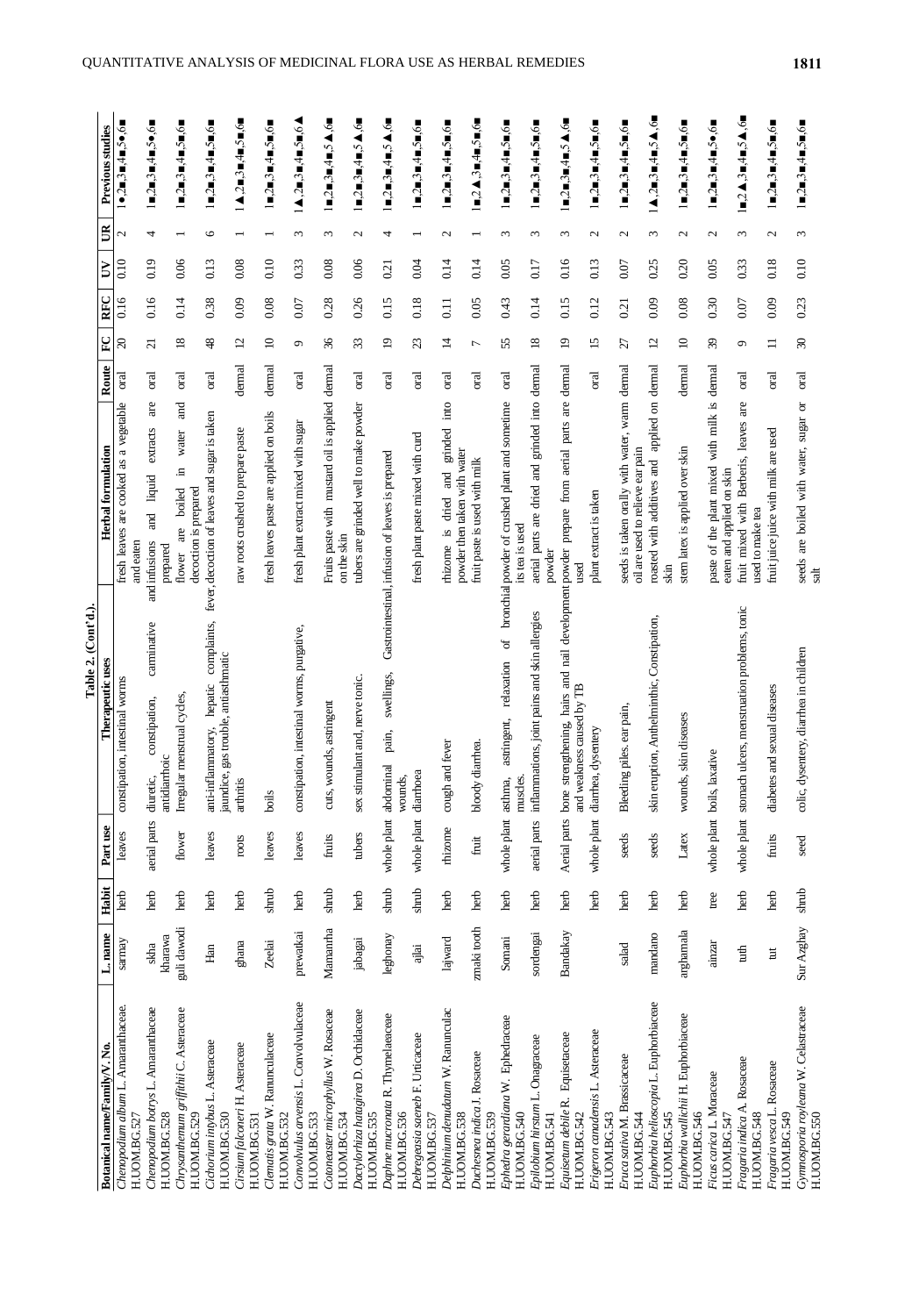|                                                        |                 |                 |                     | Table 2. (Cont'd.)                                                                                                            |                                                                                              |                |                 |      |                  |                          |                                                                                                                 |
|--------------------------------------------------------|-----------------|-----------------|---------------------|-------------------------------------------------------------------------------------------------------------------------------|----------------------------------------------------------------------------------------------|----------------|-----------------|------|------------------|--------------------------|-----------------------------------------------------------------------------------------------------------------|
| Botanical name/Family/V. No.                           | L. name         | Habit           | Part use            | Therapeutic uses                                                                                                              | <b>Herbal</b> formulation                                                                    | Route          | P               | RFC  | ₿                | $\mathbb B$              | Previous studies                                                                                                |
| Impatiens bicolor R. Balsaminaceae<br>H.UOM.BG.551     | atrang          | herb            | whole plant joint p | ains. speeding defecation.                                                                                                    | paste and extract of leaves is used                                                          | oral           | $\infty$        | 0.16 | $_{0.10}$        | $\mathcal{L}$            | ■,2■,3■,4■,5■,6■                                                                                                |
| Iris germanica L. Iridaceae<br>H.UOM.BG.552            | turai           | herb            | thizome             | expectorant; purgative, diuretic, dermatitis                                                                                  | juice of the fresh roots are taken with<br>dhuƙs mans                                        | oral           | $\overline{ }$  | 0.05 | 0.57             | 4                        | l■,2■,3■,4■,5■,6■                                                                                               |
| Ipomoea purpurea L. Convolvulaceae<br>H.UOM.BG.553     | prewata         | herb            | leaves              | Wound healing, Painkiller, Blood clotting. Lice Leaves are<br>killer                                                          | grinded and the extract is<br>used for washing hairs to get rid of lice                      | dermal         | $\mathfrak{L}$  | 0.25 | 0.13             | 4                        | 1∎,2■,3▲,4■,5■,6●                                                                                               |
| Isodon rugosus W. Lamiaceae<br>H.UOM.BG.554            | sperkay         | herb            | leaves              | antiseptic, dermatitis                                                                                                        | Leaves are crushed and applied on skin                                                       | dernal         | $\overline{13}$ | 0.10 | 0.15             | N                        | l∎,2•,3∎,4∎,5•,6∎                                                                                               |
| Jasminum humile L. Oleaceae<br>H.UOM.BG.555            | Rambeel<br>Ziar | shrub           |                     | whole plant body massage and skin diseases                                                                                    | oil are used as massage and removal of<br>skin wrinkles                                      | dermal         | 5               | 0.04 | 0.40             | $\mathcal{L}$            | $\blacktriangle$ ,2 $\blacksquare$ ,3 $\blacksquare$ ,4 $\blacksquare$ ,5 $\blacksquare$ ,6 $\blacksquare$      |
| Mentha arvensis L. Lamiaceae<br>H.UOM.BG.556           | podina          | herb            | leaves              | vomiting, nausea, dysentery                                                                                                   | dried leaves are taken with curd and tea<br>is prepared                                      | oral           | 57              | 0.45 | 0.05             | $\omega$                 | $1 = 2 = 3 = 4 = 5 \triangle$ ,6                                                                                |
| Mentha longifolia L. Lamiaceae<br>H.UOM.BG.557         | welany          | herb            |                     | Whole plant indigestion, vomiting, cholera                                                                                    | extract of leaves mixed with garlic                                                          | oral           | $\frac{4}{6}$   | 0.36 | 0.07             | $\epsilon$               | $1 = 2 \bullet 3 = 4 = 5 \spadesuit 6 =$                                                                        |
| Micromeria biflora B. Lamiaceae<br>H.UOM.BG.558        | Shamakay        | herb            | leaves              | flu, tooth aches and poultice                                                                                                 | young leaves are used to make tea                                                            | <sub>ora</sub> | 21              | 0.29 | 0.08             | $\sim$                   | 1∎,2▲,3∎,4∎,5∎,6∎                                                                                               |
| Nasturtium officinale R. Brassicaceae<br>H.UOM.BG.559  | Tarneera        | herb            | shoot               | purifier, diuretic<br>blood <sub>1</sub>                                                                                      | Бщ<br>boiled,<br>salad,<br>as<br>used<br>powder taken<br>Leaves                              | oral           | 22              | 0.17 | 0.09             | $\mathbf{\Omega}$        | $1 = 2 = 3 = 4 = 5 \bullet 6 =$                                                                                 |
| Origanum vulgare L. Lamiaceae<br>H.UOM.BG.560          | shamakay        | herb            | whole plant         | painful menstruation, muscular pains and arthritis externally applied<br>fevers<br>asthma,<br>flu,<br>colds,<br>stomach-ache, | and powder mixed with milk, plant paste is                                                   | <b>Oral</b>    | $\mathcal{S}$   | 0.23 | 0.28             | ${}^{\circ}$             | $1$ = $2$ $\blacktriangle$ $3$ = $4$ = $5$ = $6$ =                                                              |
| Parthenium hysterophorus L. Asteraceae<br>H.UOM.BG.561 | ganda botay     | herb            | leaves              | /e, anti-malarial<br>laxativ                                                                                                  | leaf powder are taken orally                                                                 | oral           | 4               | 0.03 | 0.50             | $\mathcal{L}$            | $\blacktriangle, 2 = 3 = 4 = 5 \bullet 6 =$                                                                     |
| Picea smithiana W. Pinaceae<br>H.UOM.BG.562            | mangazai        | tree            | leaves              | kidney stones, rheumatism                                                                                                     | infusion of fresh leaves is used                                                             | oral           | $\Box$          | 0.09 | 0.18             | $\mathbf{\Omega}$        | l∎,2∎,3∎,4∎,5∎,6∎                                                                                               |
| Pinus gerardiana W. Pinaceae<br>H.UOM.BG.563           | chalghoza       | tree            | seed                | swelling, tumours, wounds                                                                                                     | seeds are grinded to get oil                                                                 | dermal         | $\Xi$           | 0.13 | 0.19             | $\epsilon$               | L∎,2■,3■,4■,5■,6■                                                                                               |
| Pinus wallichiana A.B. Pinaceae<br>H.UOM.BG.564        | peoch           | tree            | resin               | cracked (wounded) heels                                                                                                       | topically<br>cream<br>$\varpi$<br>as<br>resin is used<br>applied on foot                     | dermal         | $\overline{c}$  | 0.09 | 0.08             | $\overline{\phantom{0}}$ | $1 = 2 = 3 = 4 = 5 = 6$                                                                                         |
| Platanus orientalis L. Platanaceae<br>H.UOM.BG.565     | Chinar          | tree            | bark                | kidney stones, dysentry                                                                                                       | stem bark is boiled in water to make<br>decoction                                            | oral           | $\supseteq$     | 0.08 | 0.20             | $\mathcal{L}$            | $1 = 2 = 3 = 4 = 5 = 6$                                                                                         |
| Polygonum barbatum L. Polygonaceae<br>H.UOM.BG.566     | peranol         | herb            |                     | whole plant stomach disorders, constipation, infections                                                                       | fresh leaf and shoot is cooked                                                               | oral           | 13              | 0.10 | 0.23             | ξ                        | $1\bullet, 2\blacksquare, 3\blacksquare, 4\blacksquare, 5\blacktriangle, 6\blacksquare$                         |
| Pyrus pashia V. Rosaceae<br>H.UOM.BG.567               | Batangi         | tree            | Fruit               | constipation                                                                                                                  | ripened fruits are eaten as raw                                                              | oral           | $\overline{1}$  | 0.15 | 0.05             | $\overline{\phantom{0}}$ | $1 \blacksquare 2 \blacksquare 3 \blacksquare 4 \blacksquare 5 \blacksquare 6 \blacksquare$                     |
| Ranunculus muricatus L. Ranunculaceae<br>H.UOM.BG.568  | zyargwalay      | herb            | leaves              | skin infection                                                                                                                | fresh leaf paste is applied on skin                                                          | dermal         | $\mathfrak{O}$  | 0.07 | $\overline{0}$ . | $\overline{\phantom{0}}$ | $1\,\mathbf{A}$ ,2 $\mathbf{B}$ ,3 $\mathbf{B}$ ,4 $\mathbf{B}$ ,5 $\mathbf{A}$ ,6 $\mathbf{B}$                 |
| Rosa webbiana W. Rosaceae<br>H.UOM.BG.569              | gulab           | shrub           | flowers             | respiratory problems, wounds healing                                                                                          | gg<br>$\mathbf{c}$<br>crushed<br>$\tilde{\mathbf{z}}$ .<br>bark<br>and<br>flowers<br>extract | oral           | $\overline{15}$ | 0.12 | 0.13             | $\mathcal{L}$            | $1 = 2 = 3 = 4 = 5 = 6$                                                                                         |
| Rubus ellipticus S. Rosaceae<br>H.UOM.BG.570           | Gooraja         | sh <sub>1</sub> | whole plant fever,  | gastric troubles, diarrhea, wounds,<br>cough and sore throat<br>colic,                                                        | get<br>are boiled in water to<br>fever, fresh roots<br>decoction                             | oral           | $\overline{c}$  | 0.09 | 0.67             | ${}^{\circ}$             | $1 \blacksquare$ , $2 \blacksquare$ , $3 \blacksquare$ , $4 \blacksquare$ , $5 \blacksquare$ , $6 \blacksquare$ |
| Rubus fruticosus L. Rosaceae<br>H.UOM.BG.571           | karwara         | shrub           |                     | whole plant dysentery, whooping cough, antidiarrheal                                                                          | Infusion of leaves and young shoots is<br>used                                               | oral           | 13              | 0.10 | 0.23             | $\epsilon$               | $1 = 2 = 3 = 4 = 5 \bullet 6 =$                                                                                 |
| Rubus sanctus S. Rosaceae<br>H.UOM.BG.572              | bagana          | shrub           |                     | whole plant hemorrhoids and diabetes mellitus                                                                                 | Infusion of leaves is used                                                                   | oral           | $\supseteq$     | 0.08 | 0.20             | $\mathbf{c}$             | $1 \blacksquare$ , $2 \blacksquare$ , $3 \blacksquare$ , $4 \blacksquare$ , $5 \blacksquare$ , $6 \blacksquare$ |
| Rumex dentatus L. Polygonaceae<br>H.UOM.BG.573         | shalkhay        | herb            | leaves              | astringent, emollient, purgative                                                                                              | Leaves extract is prepared with salt                                                         | oral           | 13              | 0.10 | 0.23             | 3                        | $1\blacktriangle, 2\blacksquare, 3\blacksquare, 4\blacksquare, 5\blacksquare, 6\blacksquare$                    |
| Rumex hastatus D. Polygonaceae<br>H.UOM.BG.574         | tharokay        | shrub           | leaves              | ଞ<br>jaundi                                                                                                                   | fresh leaves and roots are crushed and<br>mixed with water                                   | oral           | $\overline{17}$ | 0.13 | 0.06             |                          | $1 = 2 \blacktriangle$ , $3 = 4 = 5 \blacktriangle$ , $6 =$                                                     |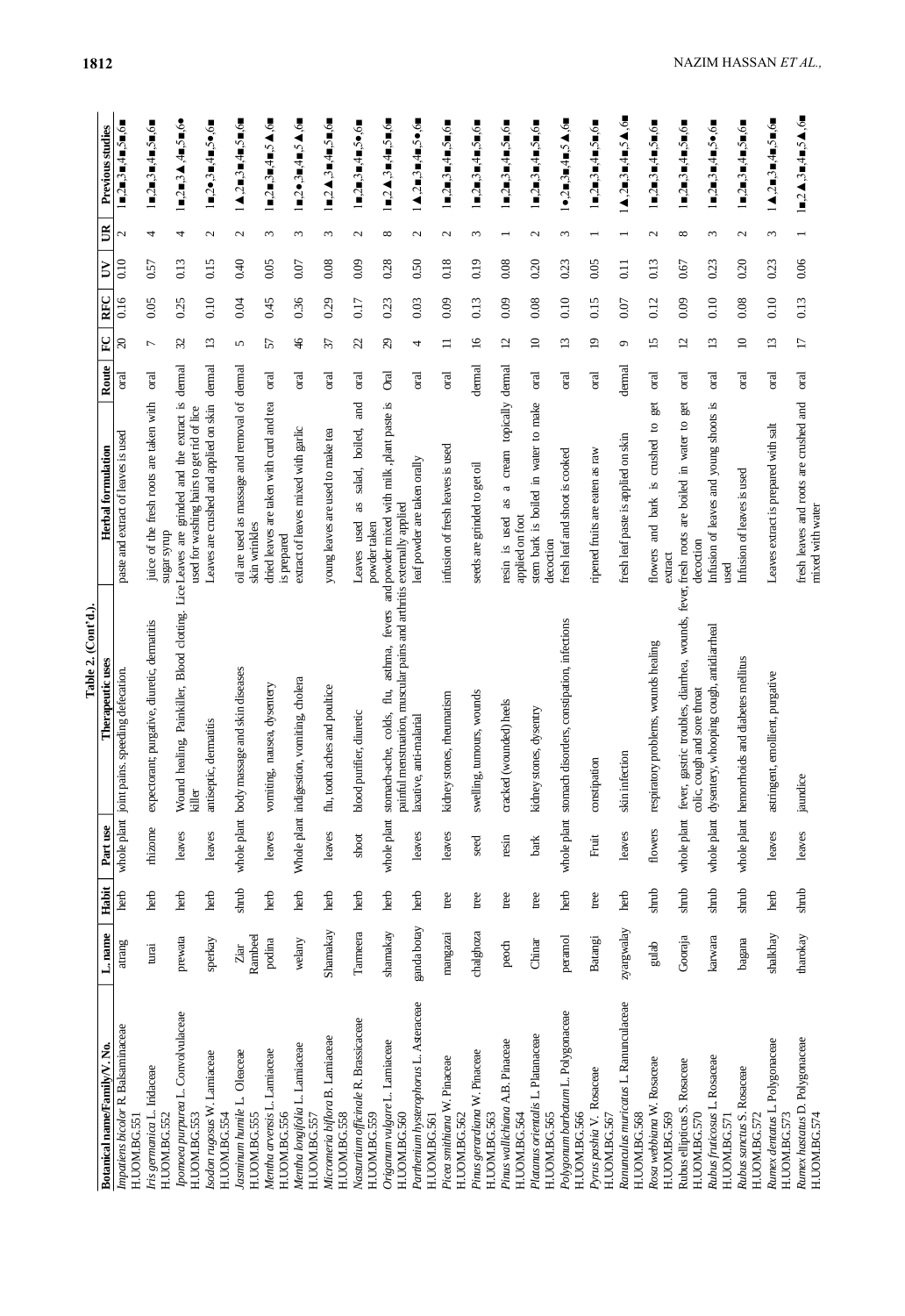|                                                                                                      |                  |                  |                   | Table 2. (Cont'd.).                                                                                                         |                                                                           |                |                 |      |                                   |                                                                                                             |
|------------------------------------------------------------------------------------------------------|------------------|------------------|-------------------|-----------------------------------------------------------------------------------------------------------------------------|---------------------------------------------------------------------------|----------------|-----------------|------|-----------------------------------|-------------------------------------------------------------------------------------------------------------|
| Botanical name/Family/V.No.                                                                          | L. name          | Habit            | Part use          | Therapeutic uses                                                                                                            | Herbal formulation                                                        | Route          | $\Gamma$        | RFC  | $\mathbb{B}$<br>₿                 | Previous studies                                                                                            |
| Rumex nepalensis B. Polygonaceae<br>H.UOM.BG.575                                                     | shalkhay<br>ghra | herb             | leaves            | diabetes                                                                                                                    | Can be used raw as vegetable                                              | oral           | $\Xi$           | 0.08 | 0.10                              | $\blacksquare$ ,2 $\blacksquare$ ,3 $\blacksquare$ ,4 $\blacksquare$ ,5 $\blacksquare$ ,6 $\blacksquare$    |
| Salix alba L. Salicaceae<br>H.UOM.BG.576                                                             | Wala             | $_{\text{tree}}$ | Bark              | pain and fever                                                                                                              | bark is boiled in water and decoction is<br>prepared                      | oral           | 43              | 0.34 | $\mathcal{L}$<br>0.05             | $1 = 2 = 3 = 4 = 5 = 6$                                                                                     |
| Salvia lanata R. Lamiaceae<br>H.UOM.BG.577                                                           | keyand           | shrub            | whole plant cough | & cold, bowel evacuation                                                                                                    | Aerial parts and roots are crushed into<br>powder                         | oral           | $\Omega$        | 0.16 | $\epsilon$<br>0.15                | $1 = 2 = 3 = 4 = 5 = 6$                                                                                     |
| Salvia moorcroftiana W. Lamiaceae<br>H.UOM.BG.578                                                    | khardag          | shrub            | leaves            | wound healing, dysentery, poultice on wounds, Crushed leaves and dried root powder<br>cold, cough                           | is taken with water                                                       | oral           | 35              | 0.27 | 5<br>0.14                         | $1 = 2 = 3 = 4 = 5 \blacktriangle$ ,6                                                                       |
| Salvia nubicola W. Lamiaceae<br>H.UOM.BG.579                                                         | sursanda         | shrub            | leaves            | cough, cold, wounds                                                                                                         | fresh are used as poultice                                                | <b>Tal</b>     | ${}^{\circ}$    | 0.06 | $\epsilon$<br>0.38                | 1∎,2∎,3∎,4∎,5∎,6∎                                                                                           |
| Salvia splendens S. Lamiaceae<br>H.UOM.BG.580                                                        | kharghwag        | shrub            | flower            | diabetes                                                                                                                    | flower kept overnight in water                                            | oral           | $\Box$          | 0.09 | 0.09                              | $1 = 2 = 3 = 4 = 5 = 6$                                                                                     |
| Sambucus wightiana.W.Adoxaceae<br>H.UOM.BG.581                                                       | chejgian         | herb             | fruits            | stomach disorders,                                                                                                          | $f$ or<br>as raw to initiate vomiting<br>stomach wash<br>eaten            | oral           | 33              | 0.26 | 0.03                              | $1 = 2 = 3 = 4 = 5 = 6$                                                                                     |
| Silene conoidea L. Caryophyllaceae<br>H.UOM.BG.582                                                   | bashka           | herb             | seeds             | pimples, backache                                                                                                           | . ఇ<br>leaves<br>young<br>and<br>seed<br>paste of<br>prepared             | oral           | 18              | 0.14 | $\mathbf{c}$<br>$\overline{0.11}$ | $1 = 2 = 3 = 4 = 5 = 6$                                                                                     |
| Silene vulgaris M. Caryophyllaceae<br>H.UOM.BG.583                                                   | Matorangay       | herb             | leaves            | respiratory diseases, cough, asthma                                                                                         | leaves and flowers are boiled in water<br>to make decoction               | oral           | $\overline{16}$ | 0.13 | $\epsilon$<br>0.19                | $1 = 2 = 3 = 4 = 5 = 6$                                                                                     |
| Silybum marianum L. Asteraceae<br>H.UOM.BG.584                                                       | Worajakai        | herb             | leaves            | ce and tuberculosis.<br>jaundi                                                                                              | along with<br>crushed<br>fresh leaves are<br>water and sugar              | oral           | $\Omega$        | 0.16 | $\mathcal{L}$<br>0.10             | $1 = 2 = 3 = 4 = 5 = 6$                                                                                     |
| Sisymbrium irio L. Brassicaceae<br>H.UOM.BG.585                                                      | arway            | herb             |                   | seeds, fruit typhoid, small pox, chest debility cholera, cough, fresh juice of plant is mixed with sugar<br>fever,          | or water                                                                  | oral           | ${}^{\circ}$    | 0.06 | 5<br>0.63                         | $1\blacktriangle$ ,2 $\blacksquare$ ,3 $\blacksquare$ ,4 $\blacksquare$ ,5 $\blacksquare$ ,6 $\blacksquare$ |
| Solanum nigrum N. Solanaceae<br>H.UOM.BG.586                                                         | kamacho<br>thor  | herb             | leaves            | eye pain, expectorant, laxative, leprosy, sedative                                                                          | leaves and fruits are crushed and taken<br>with water                     | <sub>ora</sub> | ${\bf S}$       | 0.39 | 5<br>0.10                         | 1●,2■,3■,4■,5●6■                                                                                            |
| Solanum pseudocapsicum L. Solanaceae<br>H.UOM.BG.587                                                 | kamacho          | herb             | fruit             | diabetes                                                                                                                    | can be eaten as raw                                                       | оral           | $\equiv$        | 0.09 | $\overline{ }$<br>0.09            | $1\blacksquare,2\blacksquare,3\blacksquare,4\blacksquare,5\blacksquare,6\blacksquare$                       |
| Solanum surattense B. Solanaceae<br>H.UOM.BG.588                                                     | maraghonay       | herb             |                   | whole plant intestinal worms, indigestion, toothache, cough, decoction of fresh pieces of stem boiled<br>asthma, chest pain | in water with black pepper                                                | oral           | $\overline{16}$ | 0.13 | $\circ$<br>0.38                   | $1\bullet$ , $2\blacksquare$ , $3\blacksquare$ , $5\bullet$ , $6\bullet$                                    |
| Sonchus asper L. Asteraceae<br>H.UOM.BG.589                                                          | shawdapai        | herb             | leaves            | constipation<br>fever,                                                                                                      | leaves decoction is taken orally                                          | oral           | $\mathcal{Z}$   | 0.25 | $\mathcal{L}$<br>0.06             | $1\bullet$ , $2\blacksquare$ , $3\blacksquare$ , $4\blacksquare$ , $5\blacksquare$ , $6\blacktriangle$      |
| Sorbaria tomentosa L. Rosaceae<br>H.UOM.BG.590                                                       | jejrai           | shrub            | fruit             | Skin diseases,                                                                                                              | inflorescence is mixed with mustard oil dermal<br>and applied on the skin |                | $\supseteq$     | 0.08 | 0.10                              | 1∎,2∎,3∎,4∎,5∎,6∎                                                                                           |
| Stellaria media L. Caryophylla<br>H.UOM.BG.591                                                       | olalai           | herb             | leaves            | swelling joints and broken bones                                                                                            | fresh leaves paste is applied topically                                   | dermal         | $\tilde{=}$     | 0.13 | $\mathbf{\Omega}$<br>0.13         | $1\bullet$ , $2\blacksquare$ , $3\blacksquare$ , $4\blacksquare$ , $5\blacksquare$ , $6\blacksquare$        |
| Taraxacum oficirale N. Asteraceae<br>H.UOM.BG.592                                                    | budabudai        | herb             | rhizome           | jaundice                                                                                                                    | fresh rhizome with boil in water and<br>decoction is prepared             | oral           | $\Box$          | 0.09 | 0.09                              | 1∎,2■,3■,4■,5■,6●                                                                                           |
| H.UOM.BG.593<br>Urtica dioica L.<br>Urticaceae                                                       | sezonkay         | herb             |                   | whole plant external irritant                                                                                               | juice is collected                                                        | dermal         | $\Xi$           | 0.08 | 0.10                              | $1 = 2 = 3 = 4 = 5 = 6$                                                                                     |
| Viola canescens W. Violaceae<br>H.UOM.BG.594                                                         | banafsha         | herb             |                   | whole plant fever and chills, muscle tension, sore throat.                                                                  | plant is boiled in water with honey to<br>make decoction                  | oral           | $4^{\circ}$     | 0.33 | 4<br>0.10                         | $1 = 2 = 3 = 4 = 5 = 6$                                                                                     |
| Withania somnifera L. Solanaceae<br>H.UOM.BG.595                                                     | kotilal          | shrub            |                   | whole plant urinary and renal complaints, malarial fever                                                                    | decoction of the plant is made                                            | σral           | $\mathfrak{H}$  | 0.30 | $\omega$<br>0.08                  | $1\bullet,2\bullet,3\blacksquare,4\blacksquare,5\blacksquare,6\blacktriangle$                               |
| Zanthoxylum armatum D. Rutaceae<br>H.UOM.BG.596                                                      | Dambara          | shrub            | Íuit              | stomach disorders, tooth problems                                                                                           | with<br>used<br>Σ.<br>fruit<br>dry<br>đ<br>additives<br>powder            | oral           | 47              | 0.37 | $\mathcal{L}$<br>9.04             | $1 = 2 \cdot 3 = 4 = 5 \cdot 6$                                                                             |
| • (Same use), $\blacktriangle$ (Different use), $\blacktriangleright$ (Use not reported/New reports) |                  |                  |                   |                                                                                                                             |                                                                           |                |                 |      |                                   |                                                                                                             |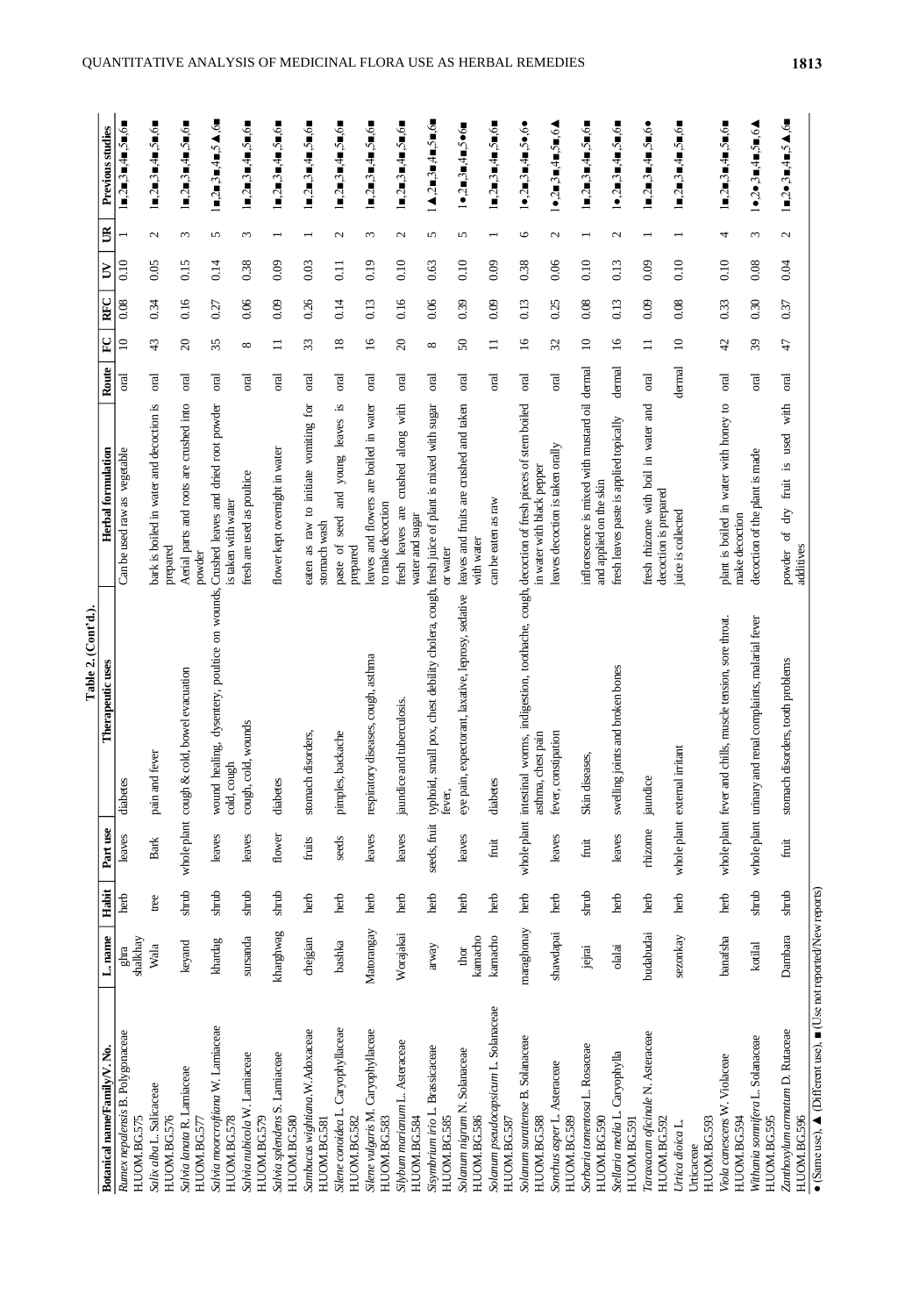**Part used, mode of preparation and application:** The people of the locality used leaves (34%) commonly for the preparation of ethno medicines followed by whole plant (23%), fruit (9%),other aerial parts than leaves (4%), rhizome, root (5%), seed (7% each), bulb and flower (3%), tuber, latex (1% each) and bark (3%) (Fig. 1). Same findings were also observed by (Khan *et al.*, 2014) that leaves were commonly used at national level for the preparation of ethno medicine by the inhabitants in North of Khyber Pakhtunkhwa, Pakistan, near the border with Afghanistan and at international level by the inhabitants of Italy (Leto *et al.*, 2013). It has already been observed that herbalist prefer to harvest leaves for the preparation of herbal medicine as compared to root, stem and whole plant in order to prolong and save plant life (Zheng & Xing, 2009). Some plant species such as Euphobia, Solanum, Urtica and Polygonum are considered poisonous; however, taken to cure different health disorders by the people of the study area. Plant species with effective chemical constituents are often described as medicinal as well as poisons, side effects depend on preparation and dose taken (Bernhoft, 2010). No side effects were reported from inhabitants due to moderate doze taken of the above mentioned plant species. Different methods like decoction, crushed,





infusion, juice, extract, latex and oil are applied for the preparation of herbal medicines by the people of the study area. The most frequently used method for the preparation of ethno medicine was decoction (41%) followed by crushed (27%), infusion and juice (11%), extract (5%), latex (3%) and oil (2%) (Fig. 2). Our results are in agreement with other study at national level (Hassan *et al.*, 2017a; Khan *et al*., 2014) and at international level (Chellappandian *et al*., 2012), where healer use decoction for the preparation of ethnomedicines. Due to bitter and unpleasant taste of ethnomedicine the inhabitants use additive like sugar, milk, desi ghee, wheat flour, salt and honey etc. The main practice in preparation of herbal medicine is decoction being easy method in which only the water volume is reduced (Ssegawa & Kasenene, 2007). Mostly the ethno medicines were taken (76%) orally followed by dermal (23%) and ear drops (1%) (Fig. 4). Our findings are in agreement at national international level with (Namukobe *et al.*, 2011; Hassan *et al*., 2017b; Kamatenesi-Mugisha & Oryem-Origa, 2007; Ssegawa & Kasenene, 2007).

For external use, oil, paste, poultice was observed common, majority of them were in practice against skin infections, irritation, wounds, insect bites and to joints pain. The findings are in line with (Umair *et al.*, 2017).



Fig. 1. Part used for preparation of ethno medicine. Fig. 2. Methods for preparation of ethno medicine.



Fig. 3. Plant habit of medicinal plants. Fig. 4. Mode of application of ethno medicine.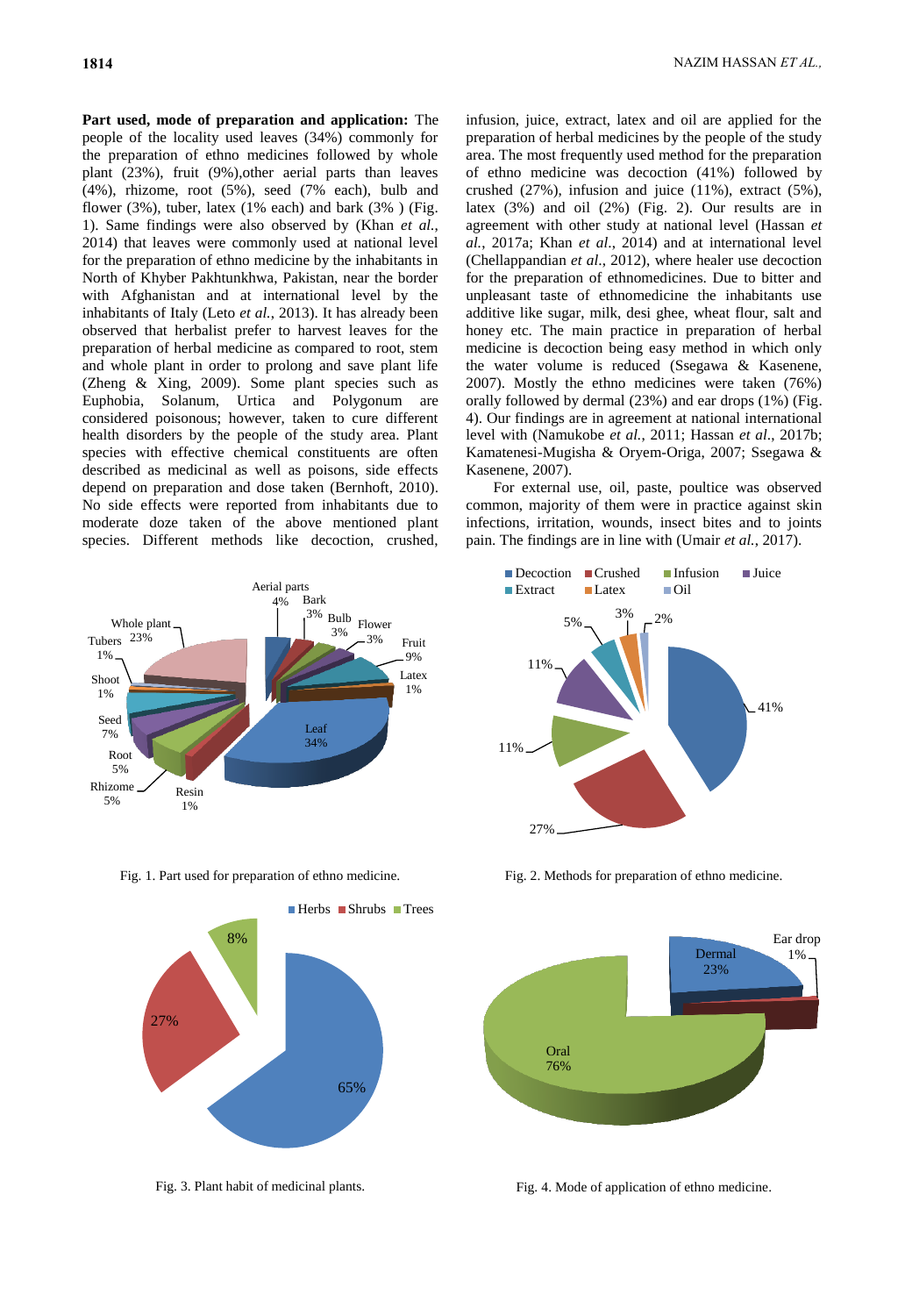**Informant consensus factor (ICF):** Informant consensus Factor (ICF) was applied to analyse medicinal plants usage with respect to definite culture applicability. For ICF calculation ailments were classified into 13 different disease categories based on use reports (Table 3). Highest number of use reports (107) were observed for antispasmodic and lowest (12) for menstrual disorder. Out of total (13.58%) plant species were taken for circulatory disorders followed by gastrointestinal, dermatitis (11.73%), antispasmodic, antidiabetic, antiseptic (10.49%), antidiarrheal (9.88%), febrifuge (9.26%), diuretic, piles (3.09%), circulatory disorders (2.47%), menstrual disorder and tonic (1.85%) (Table 3). Informants consensus factor is commonly applied for plant selection for pharmacological and phytochemical analysis (Giday *et al*., 2007). Our findings signify that more plant species were taken in the study area as antispasmodic and gastrointestinal disorders, which might be due to bad hygiene, use of wood as fuel for cooking and heat purpose. Winter time is extremely cold due to heavy rain and snow fall. The peoples of the locality get heat energy only from wood fuel mostly as the locality lack gas facility.

Similar results have already been reported at national level ( Khan *et al.*, 2011, 2014; Hassan *et al.*, 2017c) and international level (Kadir *et al.*, 2012; Singh *et al*., 2012) described plant species taken as gastrointestinal and antispasmodic. High Informant consensus factor, ICF (0.84) was observed for antispasmodic and lowest (0.8) for piles which is similar with the study of (Umair *et al.*, 2017; Zahoor *et al.*, 2017).

**Fidelity level (FL):** Fidelity level shows informant's percentage appealing the use of definite medicinal plant species for the similar major purpose. All the reported ailments can be grouped into major classes before calculating the FL values (Giday *et al*., 2009). Fidelity level (FL) of high valued 32 medicinal plants was observed from 55.56 to 95.45% (Table 4). The plant having high FL value specifies the use of particular plant species for a particular disease in the locality (Bibi *et al*.,

2014). High fidelity level 95.45% was observed for *Berberis lyceum* (Skin sores, wounds washing), *Salix alba* (Pain and fever) and lowest 55.56% *Rubus fruticosus* for whooping cough (Table 4). *Berberis lyceum* with 92% FL value has already been reported for anti-diarrhoeal by (Hassan *et al.*, 2017a) *Salix alba* against fever and astringent, *Rubus fruticosus* anti-diarrhoeal and tonic (Shinwari *et al*., 2006).

**Direct matrix ranking (DMR):** Direct Matrix Ranking is applied to equate the usage of plant diversity based on data collection from respondents, which enable us to identify the extent of stress and threatens of plant species (Cotton, 1996; Martin, 1995). A total of 12 knowledgeable and experienced informants were chosen for DMR data collection. The informants were allowed to give rank to medicinal plant species like  $(5 = best, 4 =$ very good,  $3 = \text{good}$ ,  $2 = \text{less used}$ ,  $1 = \text{least used}$ , and  $0 =$ not used) to each plant species. The average scores given to each plant species was summed up and ranked. Rank wise *Alnus nitida* got higest rank (23), *Ficus carica* (20), *Abies Pindrow* (19) and lowest by *Sisymbrium irio* (9), *Allium cepa* (8), *Viola canescens* (7) respectively (Table 5). Such kind of study has already been conducted in different parts of Pakistan by ( Khan *et al*., 2014; Hassan *et al*., 2017c) in which high DMR was observed for *Olea ferroginea* as (24).

**Use value (UV) and relative frequency of citation (RFC):** Use vale and Relative frequency of citation play an important role in high valued medicinal plant selection for presence of bioactive compounds which need additional evaluation for their important phytochemicals (Ahmad *et al.*, 2016).Use value was high (0.67) for *Urtica dioica* (0.63) while lowest (0.03) for *Platanus orientalis* (Table 2). Our results are in agreement with (Shinwari *et al*., 2017) who also observed UV (0.04) for *Urtica dioica* .The RFC was observed high for *Ajuga bracteosa* (0.45) and lowest for *Parthenium hysterophorus* (0.3) (Table 2). Our results are in agreement with (Ahmad *et al.*, 2014) who observed RFC (0.24) for *Ajuga bracteosa*.

| Table 3. Informant consensus factor (ICF) of different reported medicinal plant species against various disorders. |                                |                           |                               |                    |            |
|--------------------------------------------------------------------------------------------------------------------|--------------------------------|---------------------------|-------------------------------|--------------------|------------|
| <b>Disorders</b>                                                                                                   | Number of use<br>reports (Nur) | Use reports<br>percentage | Number of taxa<br>used $(Nt)$ | Taxa<br>percentage | <b>ICF</b> |
| Antispasmodic                                                                                                      | 107                            | 14.99                     |                               | 10.49              | 0.84       |

| <b>Disorders</b>   | reports (Nur) | percentage | used $(Nt)$ | percentage | TCF. |
|--------------------|---------------|------------|-------------|------------|------|
| Antispasmodic      | 107           | 14.99      | 17          | 10.49      | 0.84 |
| Gastrointestinal   | 86            | 12.04      | 19          | 11.73      | 0.78 |
| Anti-diabetic      | 58            | 8.12       | 17          | 10.49      | 0.71 |
| Dermatitis         | 50            | 7.00       | 19          | 11.73      | 0.63 |
| Febrifuge          | 76            | 10.64      | 15          | 9.26       | 0.81 |
| Menstrual Disorder | 12            | 1.68       | 3           | 1.85       | 0.81 |
| Diuretic           | 36            | 5.04       | 5           | 3.09       | 0.88 |
| Tonic              | 22            | 3.08       | 3           | 1.85       | 0.9  |
| Antiseptic         | 98            | 13.73      | 17          | 10.49      | 0.83 |
| Anti-diarrheal     | 53            | 7.42       | 16          | 9.88       | 0.71 |
| Piles              | 21            | 2.94       | 5           | 3.09       | 0.8  |
| Circulatory        | 13            | 1.82       | 4           | 2.47       | 0.75 |
| Pain Killer        | 82            | 11.48      | 22          | 13.58      | 0.74 |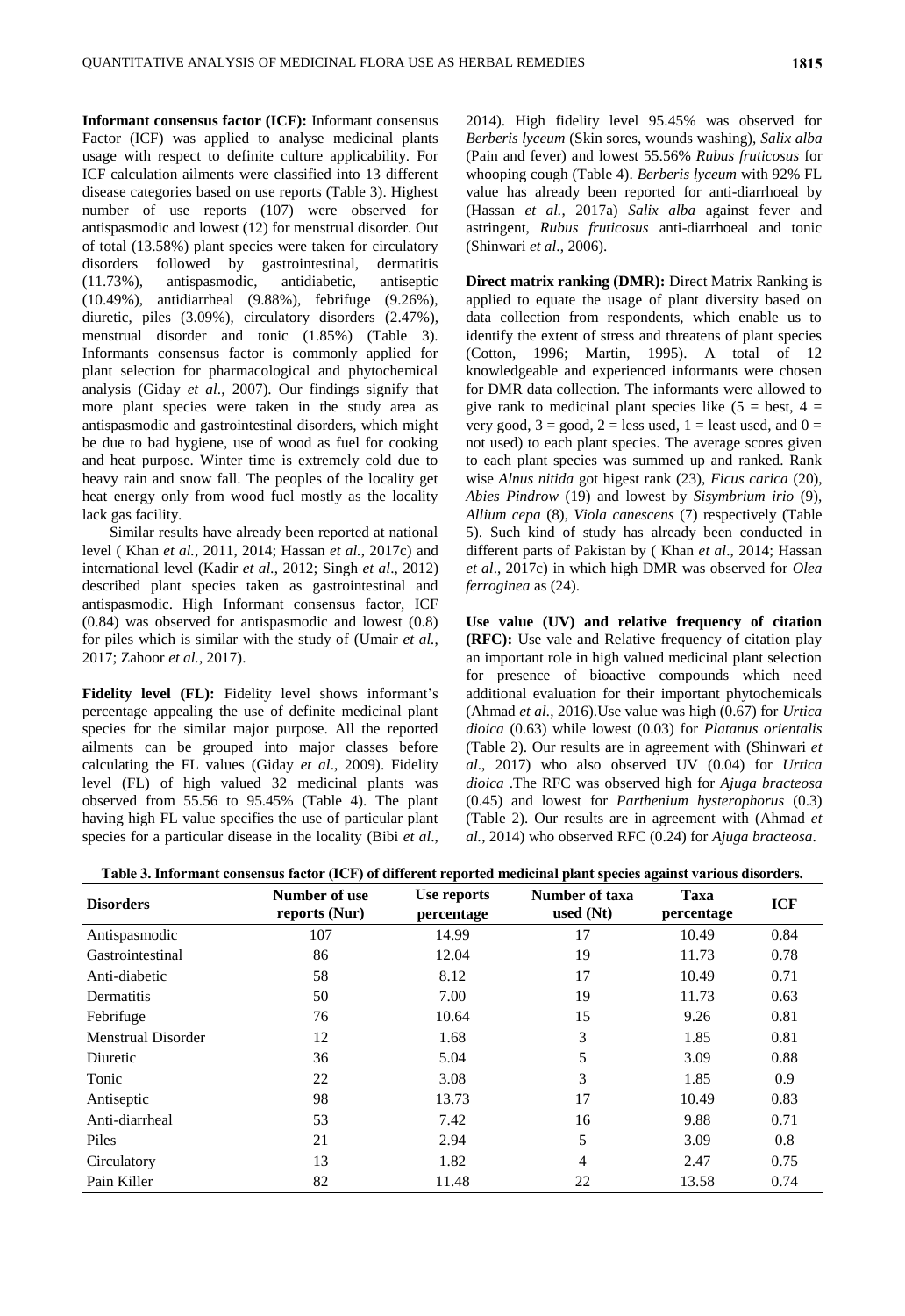|                               |    |                | radic - , rhymf annetu species or inc staty are along with rittenty rever and major disorders. |        |    |       |
|-------------------------------|----|----------------|------------------------------------------------------------------------------------------------|--------|----|-------|
| <b>Botanical Nane</b>         | N  | <b>NA</b>      | <b>Major Disorders</b>                                                                         | Ip     | lu | FL    |
| Achillea millefolium L.       | 21 | 1              | Stomach ache                                                                                   | 15     | 19 | 78.95 |
| Achyranthes aspera L.         | 41 | 6              | Cough                                                                                          | 13     | 21 | 61.90 |
| Ajuga bracteosa W.            | 57 | 8              | Internal colic                                                                                 | 17     | 21 | 80.95 |
| Ajuga parviflora B.           | 37 | $\overline{4}$ | Tonsillitis                                                                                    | 19     | 23 | 82.61 |
| Allium sativum L.             | 21 | 1              | Earache                                                                                        | 12     | 13 | 92.31 |
| Artemisia vulgaris L.         | 21 | 3              | Skin diseases                                                                                  | 9      | 10 | 90.00 |
| Berberis lycium R.            | 55 | 5              | Skin sores                                                                                     | 21     | 22 | 95.45 |
| Berberis vulgaris L.          | 57 | 3              | Internal wounds                                                                                | 20     | 21 | 95.24 |
| Bergenia stracheyi H.T        | 26 | 6              | Pus discharge and ulcer                                                                        | 7      | 11 | 63.64 |
| Bistorta affinis D.           | 47 | 3              | Fever                                                                                          | 16     | 20 | 80.00 |
| Cannabis sativa L.            | 43 | 4              | Liver inflammations                                                                            | 11     | 14 | 78.57 |
| Chenopodium album L.          | 20 | 2              | Intestinal worms                                                                               | 7      | 8  | 87.50 |
| Chrysanthemum griffithii C.   | 18 | 1              | Irregular menstruation                                                                         | 6      | 10 | 60.00 |
| Cichorium intybus L.          | 48 | 6              | Anti-inflammatory                                                                              | 16     | 21 | 76.19 |
| Cotoneaster microphyllus Wall | 36 | 3              | Constrict body tissues                                                                         | 10     | 14 | 71.43 |
| Dactylorhiza hatagirea D.     | 34 | $\overline{c}$ | Sex stimulant                                                                                  | 14     | 16 | 87.50 |
| Debregeasia saeneb F.         | 23 | 1              | Gastroenteritis                                                                                | 9      | 13 | 69.23 |
| Gymnosporia royleana Wall     | 30 | 3              | Diarrhoea                                                                                      | 10     | 11 | 90.91 |
| Ipomoea purpurea L.           | 32 | 4              | <b>Blood</b> coagulation                                                                       | 7      | 10 | 70.00 |
| Mentha arvensis L.            | 57 | 3              | Vomiting                                                                                       | 14     | 17 | 82.35 |
| Mentha longifolia L.          | 46 | 3              | Indigestion                                                                                    | 16     | 17 | 94.12 |
| Micromeria biflora B.         | 37 | 3              | Flu                                                                                            | 15     | 18 | 83.33 |
| Origanum vulgare L.           | 29 | 8              | Asthma                                                                                         | 14     | 19 | 73.68 |
| Rubus fruticosus L.           | 13 | 3              | Whooping cough                                                                                 | 5      | 9  | 55.56 |
| Salix alba L.                 | 43 | $\overline{c}$ | Pain and fever                                                                                 | 21     | 22 | 95.45 |
| Salvia moorcroftiana W.       | 35 | 5              | Wound healing                                                                                  | 7      | 9  | 77.78 |
| Sambucus wightiana W.         | 33 | $\mathbf{1}$   | bloating                                                                                       | 11     | 14 | 78.57 |
| Solanum nigrum N.             | 50 | 5              | Expectorant                                                                                    | 15     | 18 | 83.33 |
| Sonchus asper L.              | 32 | $\overline{c}$ | Constipation                                                                                   | $\tau$ | 10 | 70.00 |
| Viola canescens W.            | 42 | 4              | Sore throat                                                                                    | 16     | 19 | 84.21 |
| Withania somnifera L.         | 39 | 3              | Urinary and renal complaints                                                                   | 14     | 17 | 82.35 |
| Zanthoxylum armatum D.        | 47 | $\overline{2}$ | Tooth problems                                                                                 | 11     | 16 | 68.75 |

**Table 4. Highly utilized species of the study are along with Fidelity level and major disorders.**

# **Table 5. DMR Score of most frequently used medicinal plants species.**

| <b>Plant</b>           | <b>Agriculture tools</b> | <b>Construction</b> | Fodder | <b>Fuel</b> | <b>Medicinal</b> | Rank |
|------------------------|--------------------------|---------------------|--------|-------------|------------------|------|
| Abies Pindrow R.       |                          |                     |        |             |                  | 19   |
| Achyranthes aspera L.  |                          |                     |        |             |                  | 10   |
| Ajuga bracteosa Wall.  |                          |                     |        |             |                  | 11   |
| Ajuga parviflora B.    |                          |                     |        |             |                  | 11   |
| Allium cepa L.         |                          |                     |        |             |                  | 8    |
| Alnus nitida S.        |                          |                     |        |             |                  | 23   |
| Berberis lycium R.     |                          |                     |        |             |                  | 15   |
| Cannabis sativa L.     |                          |                     |        |             |                  | 11   |
| Cichorium intybus L.   |                          |                     |        |             |                  |      |
| Daphne mucronata R.    |                          |                     |        |             |                  | 13   |
| <i>Ficus carica</i> L. |                          |                     |        |             |                  | 20   |
| Origanum vulgare L.    |                          |                     |        |             |                  |      |
| Rubus ellipticus S.    |                          |                     |        |             |                  | 13   |
| Sisymbrium irio L.     |                          |                     |        |             |                  | 9    |
| Solanum nigrum N.      |                          |                     |        |             |                  | 12   |
| Solanum surattense B.  |                          |                     |        |             |                  | 12   |
| Viola canescens Wall.  |                          |                     |        |             |                  |      |
| Withania somnifera L.  |                          |                     |        |             |                  |      |
| Zanthoxylum armatum D. |                          |                     |        |             |                  | 15   |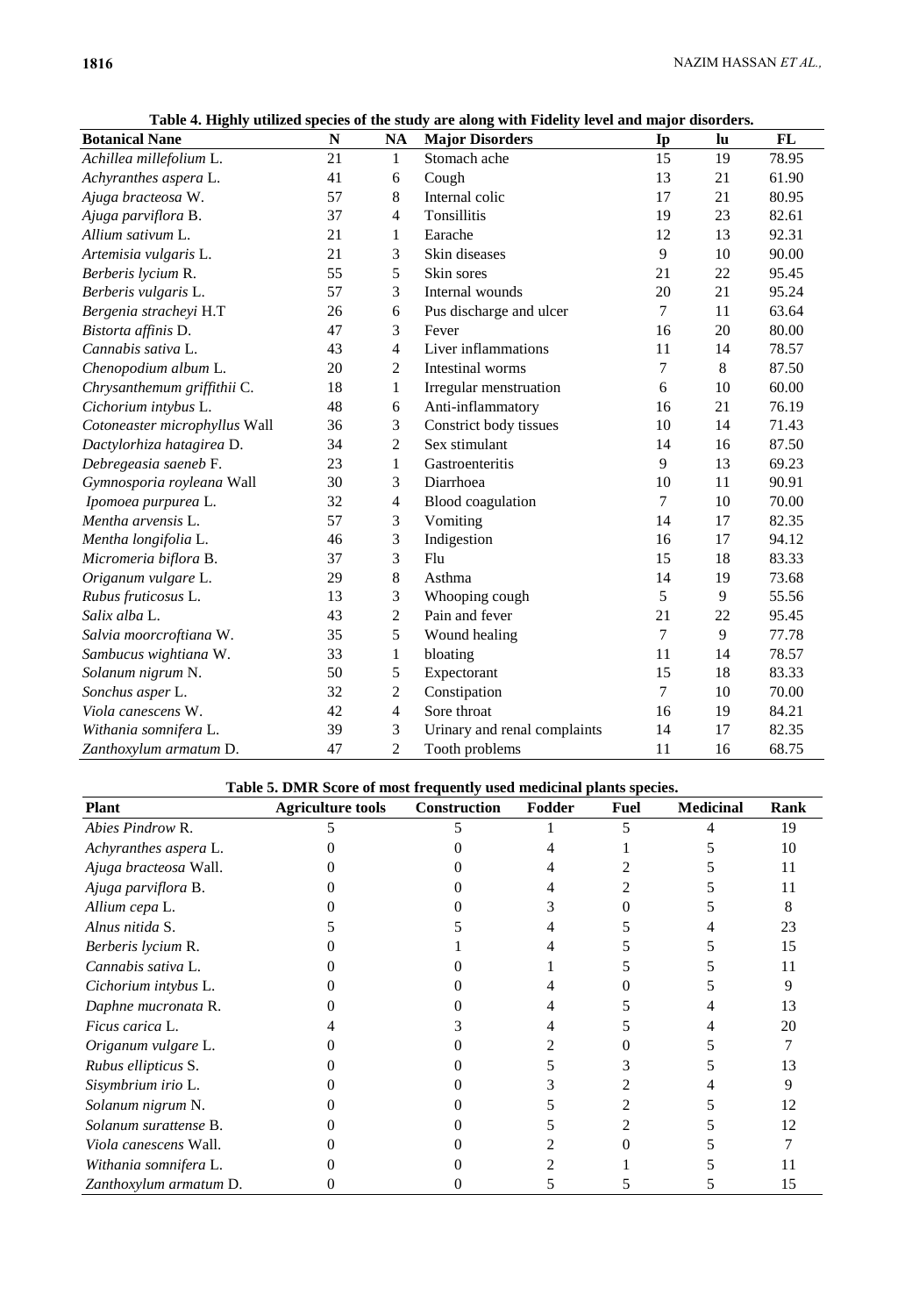

Fig. 5. Comparison with other studies.

**Comparison with other studies and future influences:**  The ethnomedicinal uses of current study were compared with previous 6 most important studies (Ahmad *et al*., 2014; Hassan *et al.*, 2017c; Ong & Kim, 2014; Parthiban *et al*., 2016; Umair *et al*., 2017; Yaseen *et al*., 2015) at national level (District Swat, Punjab, Sindh) and international level (Philippines and India). Almost, 13% medicinal uses of reported plant species were alike, 23% were dissimilar, while 64% medicinal uses were new as compared to other compared studies (Fig. 5) Some of newly documented medicinal plant species i.e. *Buddleja crispa* (anti-inflammatory), *Iris germanica* (diuretic), *Jasminum humile* (body massage), *Cichorium intybus* (gas trouble), *Origanum vulgare* (flu) etc. should be screened for further analysis.

## **Conclusion**

The inhibitants of the study area use ethno medicines to cure different health disorders as English medicine are not easily accessible. Some aged people were observed very touch with ethno medicines since childhood; which they have learned from their elders. For example, they use *Mentha longifolia* as carminative, *Ajuga bracteosa* for stomach acidity, *Cichorium intybus* as antiasthmatic. Harvesting of medicinal plant for medicinal and fuel wood fuel were common in the study area. The local people were unaware regarding sustainable use, storage and conservation of medicinal plants, which can affect biodiversity of the locality. The most important thing was the inhabitants were agreed to share their ethno botanical knowledge with researchers. In present survey numerous medicinal plants were noted which require advance phytochemical analysis for further drug discovery. Further exploration, awareness, conservation, Joint collaboration and wise use of plant resources are recommended.

## **Acknowledgement**

The authors are very thankful to Herbarium Department of Botany University of Malakand for Plant identification and to the peoples of the study area for assistance and sharing their indigenous knowledge regarding medicinal plants.

# **References**

- Ahmad, M., M.P.Z. Khan, A. Mukhtar, M. Zafar, S. Sultana and S. Jahan. 2016. Ethnopharmacological survey on medicinal plants used in herbal drinks among the traditional communities of Pakistan. *J. Ethnopharmacol.,* 184: 154-186.
- Ahmad, M., S. Sultana, S.F. Hadi, T. Hadda, S.B. Rashid, M. Zafar, M.A. Khan, M.P.Z. Khan and G. Yaseen. 2014. An ethnobotanical study of medicinal plants in high mountainous region of Chail valley (District Swat-Pakistan. *J. Ethnobiol. Ethnomed.,* 10: 1-18.
- Akhtar, N., A. Rashid, W. Murad and E. Bergmeier. 2013. Diversity and use of ethno-medicinal plants in the region of Swat, North Pakistan. *J. Ethnobiol. Ethnomed.,* 9: 1-13.
- Bernhoft, A. 2010. Bioactive compounds in plants benefits and risks for man and animals. The Norwegian Academy of Science and Letters, Symposium, Oslo, 2008.
- Bibi, T., M. Ahmad, R.B. Tareen, N.M. Tareen, R. Jabeen, S.U. Rehman, S. Sultana, M. Zafar and G. Yaseen. 2014. Ethnobotany of medicinal plants in district Mastung of Balochistan province-Pakistan. *J. Ethnopharmacol.,* 157: 79-89.
- Brown, C.1977. Folk Botanical Life-Forms: Their Universality and Growth. *Amer. Anthropol.,* 79: 317-342.
- Canales, M., T. Hernandez, J. Caballero, A. Romo de Vivar, G. Avila, A. Duran and R. Lira. 2005. Informant consensus factor and antibacterial activity of the medicinal plants used by the people of San Rafael Coxcatlán, Puebla, México. *J. Ethnopharmacol.,* 97: 429-439.
- Chellappandian, M., S. Mutheeswaran, P. Pandikumar, V. Duraipandiyan and S. Ignacimuthu. 2012. Quantitative ethnobotany of traditional Siddha medical practitioners from Radhapuram taluk of Tirunelveli District, Tamil Nadu, India. *J. Ethnopharmacol.,* 143: 540-547.
- Cotton, C.M. Ethnobotany: Principles and Applications, 1st edition. Wiley, Chichester ; New York. 1996.
- Dei Cas, L., F. Pugni and G. Fico. 2015. Tradition of use on medicinal species in Valfurva (Sondrio, Italy). *J. Ethnopharmacol.,* 163: 113-134.
- Elisabetsky, 1990. Plants used as analgesics by Amazonian cabocols. *Int. J. Crude Drug Res.,* 28: 309-320.
- Frei, B., M. Baltisberger, O. Sticher and M. Heinrich. 1998. Medical ethnobotany of the Zapotecs of the Isthmus-Sierra (Oaxaca, Mexico): documentation and assessment of indigenous uses. *J. Ethnopharmacol.,* 62: 149-165.
- Friedman, J., Z. Yaniv, A. Dafni and D. Palewitch. 1986. A preliminary classification of the healing potential of medicinal plants, based on a rational analysis of an ethnopharmacological field survey among Bedouins in the Negev desert, Israel. *J. Ethnopharmacol.,* 16: 275-287.
- Giday, M., Z. Asfaw, Z. Woldu and T. Teklehaymanot. 2009. Medicinal plant knowledge of the Bench ethnic group of Ethiopia: an ethnobotanical investigation. *J. Ethnobiol. Ethnomed.,* 5: 1-10.
- Giday, M., T. Teklehaymanot, A. Animut and Y. Mekonnen. 2007. Medicinal plants of the Shinasha, Agew-awi and Amhara peoples in northwest Ethiopia. *J. Ethnopharmacol.,* 110: 516-525.
- Gilani, A.H and A. Rahman, 2005. Trends in ethnopharmacology. *J. Ethnopharmacol.,* 100: 43-49.
- Hassan, N., M. Nisar, S. Kakar, F. Hassan, Z. Zhiwei, L. Nong, M. Khan, M. Shuaib and D. Wang. 2017a. Determination of informant consensus factor of medicinal plants used as therapy in District Dir Lower Pakistan. *J. Med. Plants Stud.,* 5: 183-188.
- Hassan, N., D. Wang, M. Shuaib, Z. Zhiwei, M. Nisar, W. Ahmad, S. Ahmad and A. Khan. 2017b. Identification and ethnobotanical survey of profitable medicinal plants used as remedy in Sangina Pakistan. *Int. J. Herb. Med.,* 5: 117-123.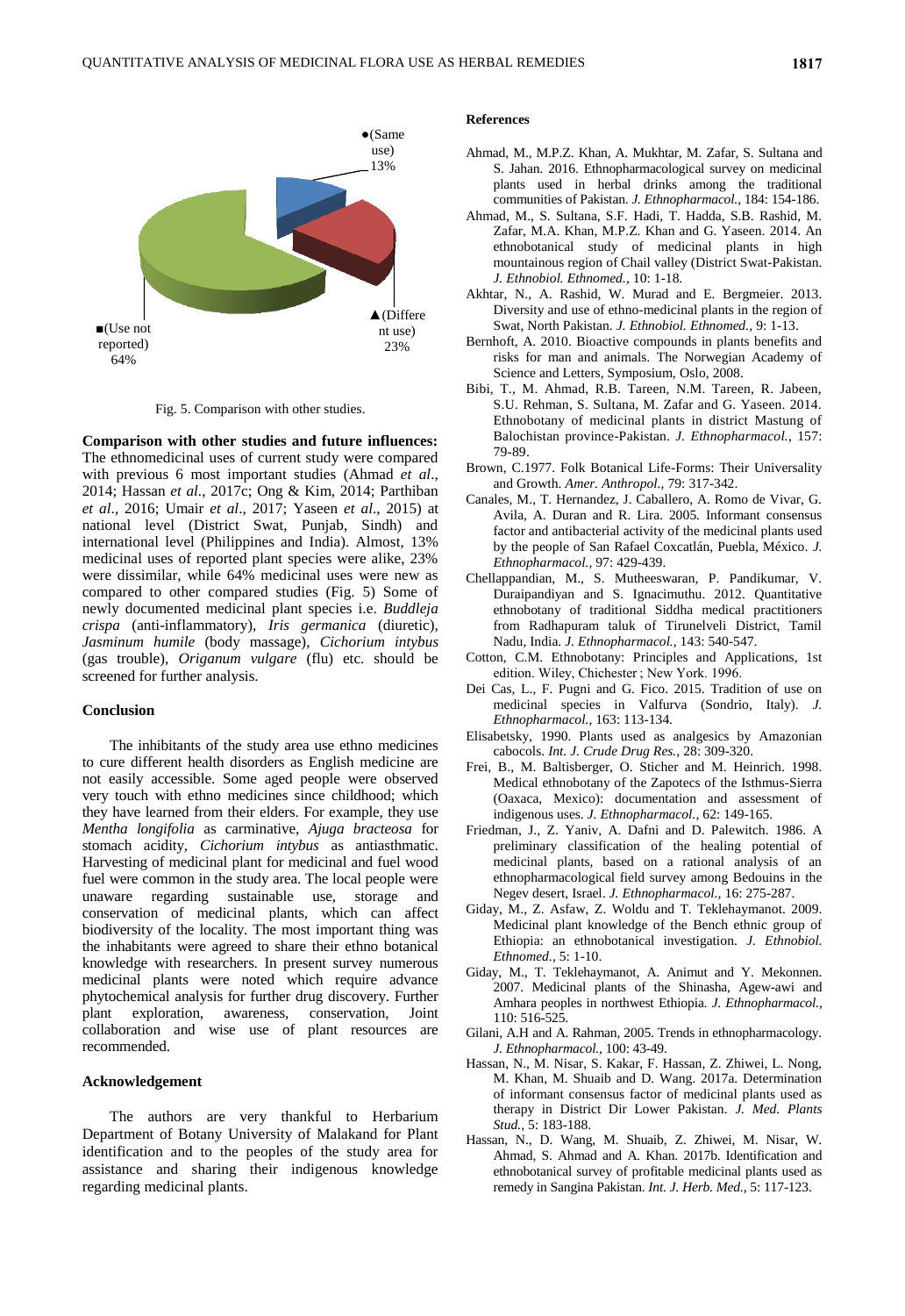- Hassan, N., D. Wang, Z. Zhiwei, M. Nisar and Y. Zhu. 2017c. Determination and analysis of informant consensus factor of medicinal plant species used as remedy in Northern Pakistan. *J. Biodiv. Environ. Sci.,* 11: 117-133.
- Hassan N., M. Din, F. Hassan, I. Abdullah, Y. Zhu, W. Jinlong, M. Nisar, I. Iqbal, SF. Wadood, S.S. Iqbal, S.I. Shah, I. Naeem, I. Sarwar, M. Ihsan, H. Khan and U. Zeb. 2020. Identification and quantitative analyses of medicinal plants in Shahgram valley, district swat, Pakistan. *Acta Ecol. Sin.,* 40: 44-51.
- Heinrich, M., A. Ankli, B. Frei, C. Weimann and O. Sticher. 1998. Medicinal plants in Mexico: healers' consensus and cultural importance. *Soc. Sci. Med.,* 47: 1859-1871.
- Kadir, M.F., M.S. Bin Sayeed and M.M.K. Mia. 2012. Ethnopharmacological survey of medicinal plants used by indigenous and tribal people in Rangamati. *Bangladesh. J. Ethnopharmacol.,* 144: 627-637.
- Kamatenesi-Mugisha, M and H. Oryem-Origa. 2007. Medicinal plants used to induce labour during childbirth in western Uganda. *J. Ethnopharmacol.,* 109: 1-9.
- Khan, B., A. Abdukadir, R. Qureshi and G. Mustafa. 2011. Medicinal uses of plants by the inhabitants of Khunjerab National Park, Gilgit, Pakistan. *Pak. J. Bot.,* 43: 2301-2310.
- Khan, I., N.M. Abdelsalam, H. Fouad, A. Tariq, R. Ullah and M. Adnan. 2014. Application of Ethnobotanical indices on the use of traditional medicines against common diseases. 2014. *Evid. Based Complement. Alternat. Med.,* 63: 1-21.
- Khan, R., Q. Ahmad and B. Khan. 1996. Impact/Solution of fuel shortage on Conser. of Biodiversity of Hindu-Kush Himalayas region of Pakistan. Workshop Ethnob Appl Conser PARC Islamabad, 171-176.
- Kloutsos, G., D.G. Balatsouras, A.C. Kaberos, D. Kandiloros, E. Ferekidis and C. Economou. 2001. Upper airway edema resulting from use of Ecballium elaterium. *Laryngoscope.,* 111: 1652-1655.
- Leto, C., T. Tuttolomondo, S. La Bella and M. Licata. 2013. Ethnobotanical study in the Madonie Regional Park (Central Sicily, Italy) - Medicinal use of wild shrub and herbaceous plant species. *J. Ethnopharmacol.,* 146: 90-112.
- Lulekal, E., Z. Asfaw, E. Kelbessa and P.Van Damme. 2013. Ethnomedicinal study of plants used for human ailments in Ankober District, North Shewa Zone, Amhara Region, Ethiopia. *J. Ethnobiol. Ethnomed.,* 9: 1-13.
- Mahmood, A., A. Mahmood R.N. Malik and Z.K. Shinwari. 2013. Indigenous knowledge of medicinal plants from Gujranwala district, Pakistan. *J. Ethnopharmacol.,* 148: 714-723.
- Martin, G. 1995. Ethnobotany: A Method Manual. Chapman and Hall, London.
- Medeiros, F., P.S. de Silva P.S and U.P. Albuquerque. 2012. Quantification in ethnobotanical research: an overview of indices used from 1995 to 2009. *Sitientibus, Ser. Cienc. Biol.*, 11: 211-230.
- Musa, M., F. Abdelrasool, E. Elsheikh, A. Lubna, L. Abdel and M. Sakina. 2011. Ethnobotanical study of medicinal plants in the Blue Nile State, South-eastern Sudan. *J. Med. Plants Res.,* 5: 4287-4297.
- Namukobe, J., J.M. Kasenene, B.T. Kiremire, R. Byamukama, M. Kamatenesi-Mugisha, S. Krief, V. Dumontet and J.D. .Kabasa. 2011. Traditional plants used for medicinal purposes by local communities around the Northern sector of Kibale National Park, Uganda. *J. Ethnopharmacol.,* 136: 236-245.
- Nawab, B., H. Ahmad, J. Alam and H. Ali. 2017. A preliminary checklist of the vascular flora of Usho valley, Swat, Pakistan. *J. Biodiv. Environ. Sci.,* 11: 192-209.
- Ong, H.G. and Y.D. Kim. 2014. Quantitative ethnobotanical study of the medicinal plants used by the Ati Negrito indigenous group in Guimaras island, Philippines. *J. Ethnopharmacol.,* 157: 228-242.
- Parthiban, R., S. Vijayakumar, S. Prabhu, Morvin and J.G.E. Yabesh. 2016. Quantitative traditional knowledge of medicinal plants used to treat livestock diseases from Kudavasal taluk of Thiruvarur district, Tamil Nadu, India. *Rev. Bras. Farmacog.,* 26: 109-121.
- Phillips, O., A.H. Gentry, C. Reynel, P. Wilkin and B.C. Galvez-Durand. 1994. Quantitative Ethnobotany and Amazonian Conservation. *Conserv. Biol.,* 8: 225-248.
- Qureshi, R. 2012. Medicinal flora of hingol national park, Baluchistan, pakistan. *Pak. J. Bot.,* 44: 725-732.
- Qureshi, R., G. Bhati and R. Memon. 2010. Ethnobotanical uses of herbs from northern part of Nara desert, Pakistan. *Pak. J. Bot.,* 42: 839-851.
- Rehman, M.N., M. Ahmad, S. Sultana, M. Zafar and S. Edwards. 2017. Relative popularity level of medicinal plants in Talagang, Punjab Province, Pakistan. *Rev. Bras. Farmacog.,* 27: 751-775.
- Sanz-Biset, J., J. Campos-de-la-Cruz, M.A. Epiquién-Rivera and S. Canigueral. 2009. A first survey on the medicinal plants of the Chazuta valley (Peruvian Amazon). *J. Ethnopharmacol.,* 122: 333-362.
- Savikin, K., G. Zdunic, N. Menkovic, J. Zivkovic, N. Cujic, M. Tereščenko and D. Bigovic. 2013. Ethnobotanical study on traditional use of medicinal plants in South-Western Serbia, Zlatibor district. *J. Ethnopharmacol.,* 146: 803-810.
- Shinwari, S., M. Ahmad, Y. Luo and W. Zaman. 2017. Quantitative analyses of medicinal Plants consumption among the Inhabitants of Shangla-Kohistan areas in Northern-Pakistan. *Pak. J. Bot.,* 49: 725-734.
- Shinwari, Z.K, T. Watanabe, M. Rehman and T. Yoshikawa. 2006. A pictoral guide to medicinal plants of Pakistan. ISBN: 969-8870-00-8.
- Shinwari, Z.K and M. Qaiser. 2011. Efforts on conservation and sustainable use of Medicinal plants of Pakistan. *Pak. J. Bot.,* 43: 5-10.
- Shrivastava, S and V.K. Kanungo. 2013. Ethnobotanical survey of surguja district with special reference to plants used by uraon tribe in treatment of respiratory diseases. *Int. J. Herb. Med.,* 1: 131-134.
- Singh, A., A. Kumar and D. Tewari. 2012. An ethnobotanical survey of medicinal plants used in Terai forest of western Nepal. *J. Ethnobiol. Ethnomed.,* 8: 1746-4269.
- Srithi, K., H. Balslev, P. Wangpakapattanawong, P. Srisanga and C. Trisonthi. 2009. Medicinal plant knowledge and its erosion among the Mien (Yao) in northern Thailand. *J. Ethnopharmacol.,* 123: 335-342.
- Ssegawa, P and J.M. Kasenene. 2007. Medicinal plant diversity and uses in the Sango bay area, Southern Uganda. *J. Ethnopharmacol.,* 113: 521-540.
- Stepp, J.R and D.E. Moerman. 2001. The importance of weeds in ethnopharmacology. *J. Ethnopharmacol.,* 75: 19-23.
- Stevens, P. 2012. (2001 onwards) Angiosperm Phylogeny Website Version 12.
- Tabuti, J.R.S., K.A. Lye and S.S. Dhillion. 2003. Traditional herbal drugs of bulamogi, uganda: plants, use and administration. *J. Ethnopharmacol.,* 88: 19-44.
- Tardio, J. and M. Pardo-de-Santayana. 2008. Cultural Importance Indices: A Comparative Analysis Based on the Useful Wild Plants of Southern Cantabria (Northern Spain) 1. *Econ. Bot.,* 62: 24-39.
- Teklehaymanot, T. 2009. Ethnobotanical study of knowledge and medicinal plants use by the people in Dek Island in Ethiopia. *J. Ethnopharmacol.,* 124: 69-78.